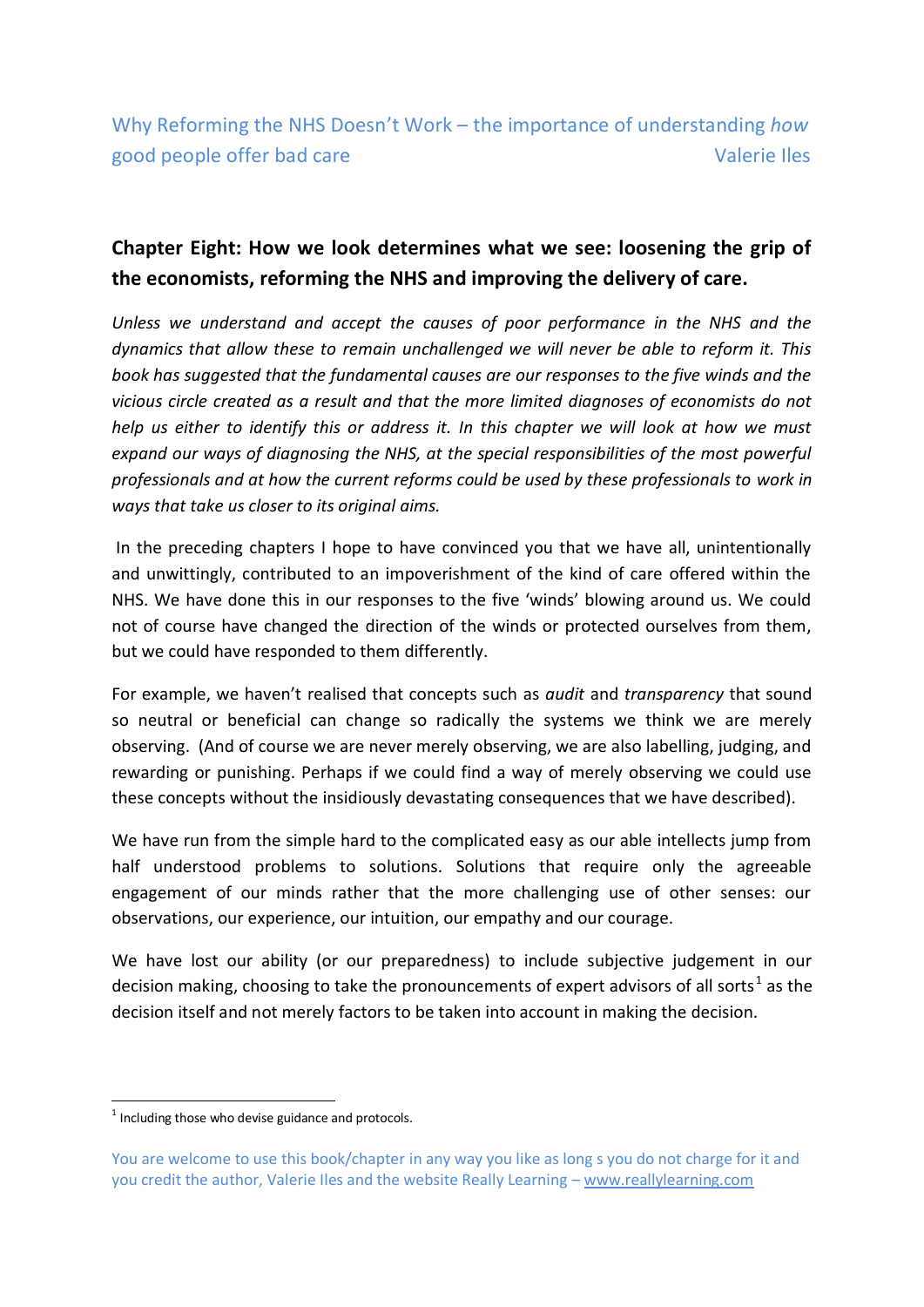We have failed to take our places in stewarding our organisations, services or teams: not being prepared to engage others in difficult dialogue about decisions that affect us and our patients, and the outcomes achieved by the organisation as a whole. $<sup>2</sup>$ </sup>

We have implemented diktats imposed from above, knowing as we did so of their negative consequences but failing to protest or suggest alternatives. We have not kept in mind the ends and used those to challenge the means that have been presented to us. When we have objected we have done so on ideological grounds (anti privatisation for example) rather than insisted that the means are tested in real life against the ends they purport to achieve.

We have lost touch with the value of our emotions, blaming ourselves and others for our anxiety and pushing it as far as possible out of sight, where it influences our decisions and behaviours in damaging ways, that in turn increase our overall levels of anxiety in a vicious circle.

Taken together across the NHS as a whole, from front line to policy makers, by behaving in these kinds of ways we have introduced armies of people undertaking complicated easy<sup>3</sup> tasks which do not need doing. Collectively, responding to the five 'winds', we have squandered the greatest new investment the NHS has ever had.

Not all is lost. We can try to realise the potential of what we have gained (some new buildings, new kit, new insights, experience) but to do that we have to **look at the NHS world with new eyes**. Otherwise we will simply repeat our mistakes. We need to realise that it is not particular solutions or policies that have been wrong, it is the LENS through which decision makers have been looking when they devised those solutions and policies.

At the macro level we have let economics dominate all other kinds of thinking, so that politicians and managers become merely its technicians. Along the way we've almost swallowed the economic fiction of the rational, self interested human. The 'human' who uses only reason (no emotion) to make well informed consumer decisions, comparing goods of like value.

In moving away from a view of patients as people who should be grateful for whatever health care they get, we have chosen to treat them as demanding consumers when we could instead have treated them as welcome guests. In parallel with this we have treated our professionals as impersonal units of production. And in doing this we have corrupted

 $^2$  And although we say, and mean, 'we', we suggest that the highest status professions should bear the greatest responsibility here. Without their involvement in this kind of stewardship any decisions that are critical are either avoided or imposed – neither being at all satisfactory and both exacerbating the problem.

<sup>&</sup>lt;sup>3</sup> I.e. distinct from the simple hard

You are welcome to use this book/chapter in any way you like as long s you do not charge for it and you credit the author, Valerie Iles and the website Really Learning – www.reallylearning.com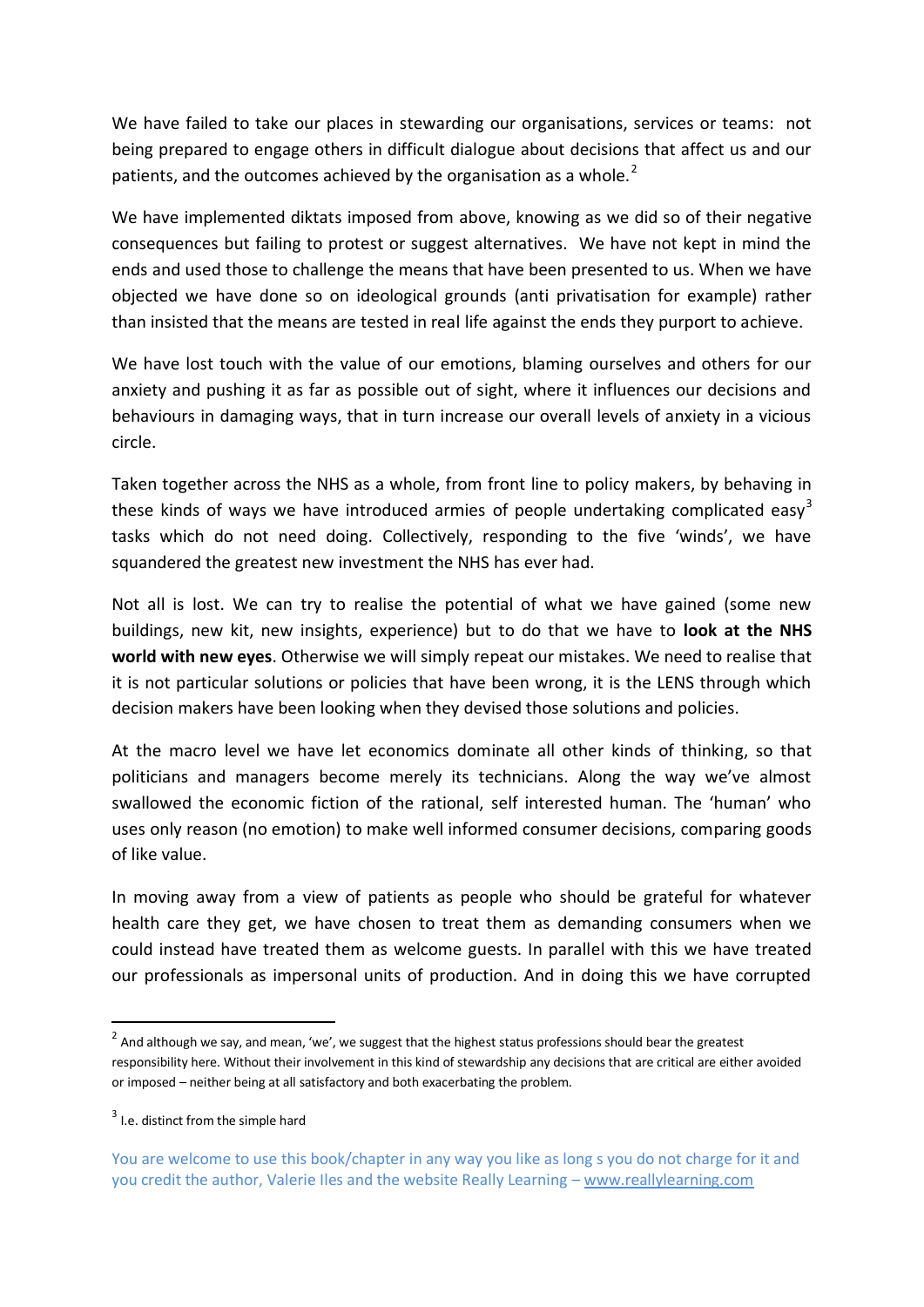both our ideas *about* people and us *as* people. We need to remember that we are so much more that economic units operating in an economy, and that to understand us and the dynamics between us we need to consult so many more schools of thinking.

**We can describe our nation of 55 million people, including the one million or so working in the NHS, as an economy and consult economists to understand us better. Or as a society and consult the sociologists. Or as people and consult psychologists and anthropologists; people with a history and consult historians, with a sense of fairness (moral philosophers) and power distribution and a need to reconcile different interests (political philosophers and political scientists). And if we really want to understand us then we have to consult all of them and more.** 

These are all rich subjects with deep knowledge, to which the imperialistic efforts of economists, as they attempt to colonise them under the heading of behavioural economics, cannot possibly do justice. So we need to see economists and their technicians (managers and politicians) as valuable contributors (but only contributors) to a richly multifaceted debate. We somehow have to find ways of loosening their grip.

When we do so, one of the profoundly important things we realise is that humans are so much more than our intellects. We know that ALL decisions have an emotional component to them, and that we involve our emotions as much as our reason all through every day. We also know that in decisions we take at times of disease, distress or impending death the emotional element is especially strong.

We therefore have to include in our decision making processes people with heart felt experience of life events – the events that link us to the emotions of human kind: loss, pain, sorrow, grief, hope, joy, contentment, anger, frustration, peace.

**We must not have our NHS run by impatient intellects, we must have our health care services designed for people who are in need of them by people who fully and genuinely understand those needs. Otherwise we will continue to have systems that rely on fictions and simply cannot work in the real world.** 

We must never again say (or even think) that *'Providers, purchasers and transactions are the heart of the day to day running of the [health care] system.'*

◊

But if those are conclusions for all of us, there are special messages in this work for doctors.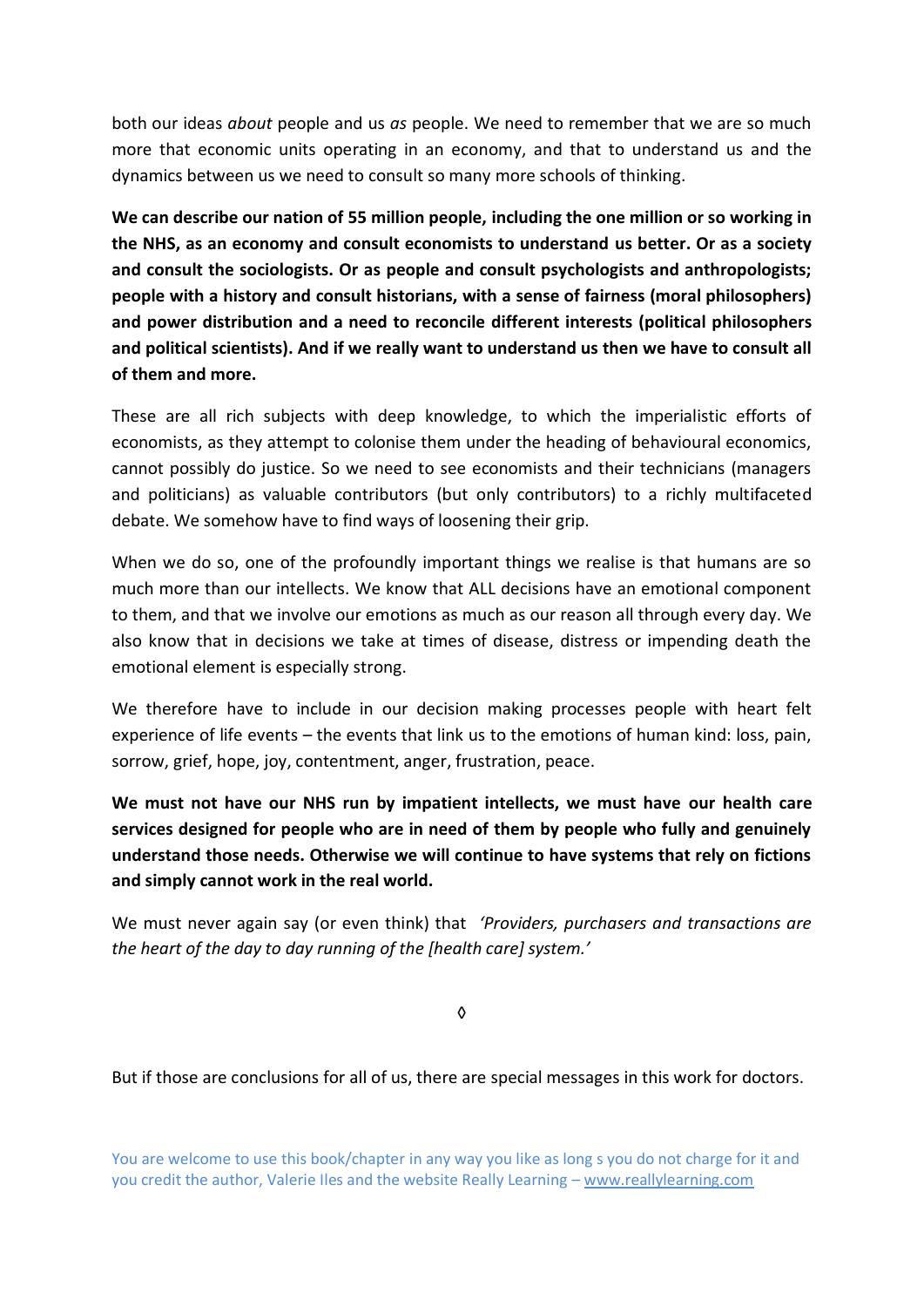The nature of their expertise gives this group the highest status and thus the power to set the tone for their practice, their services and their organisations. This group could be the key to a human approach to health care. The fact that they so often do not behave this way makes it tempting for policy makers to try and reduce the power they have to block changes to the system. And over the last 20 years they have attempted to do so in a number of ways that we have described in Chapter Four.

However I hope we have shown that it is in part because doctors are not being cared about and encouraged to flourish (in their ability to serve others) that they are not able to do this for others.

This lack of being cared about applies just as much to other healthcare professions and they too are finding it difficult to care about their patients<sup>4</sup> and many may be irritated at the focus on doctors. All are important and we do need to find ways of caring about all our staff, but we have to have the courage to address the doctor issue directly or nothing else will ever change.

Unfortunately the professional pride that rightly accompanies the assumption of professional responsibilities (and the weight of those responsibilities) has, in an environment in which professional status is under attack, all too often led to a stronger sense of entitlement and grievance that even those who are friends of the medical profession can support. Indeed the greatest of supporters (and this includes the members of the learning set) see this spirit of resentment towards change, towards anything that challenges practice in any way, as self righteous, self indulgent and complacent. And that it damages the profession and its members as much as it does society.

How could we find a way of helping all the professions to see their professional autonomy as 'a value to live by'? Suppose we were explicitly, deliberately and purposefully, to choose to value our professions and professionals and, as we do so, *expect* them to behave as professionals using their expertise, their experience, and their judgement with good will towards individual patients, towards the services offered to patients, towards the overall performance of the organisation in which they work, and towards the communities whose health needs they are meeting. Suppose we expected them to want to help society to flourish.

We would need to stop seeing them as units of production, instead expecting them, as part of their role working towards a healthy society, to accept the need for systematisation and standardisation of many aspects of care.

<sup>&</sup>lt;sup>4</sup> See if you can read the Patients Association report 'Patients ..not numbers, People ... not statistics' without a sense of distress

You are welcome to use this book/chapter in any way you like as long s you do not charge for it and you credit the author, Valerie Iles and the website Really Learning – www.reallylearning.com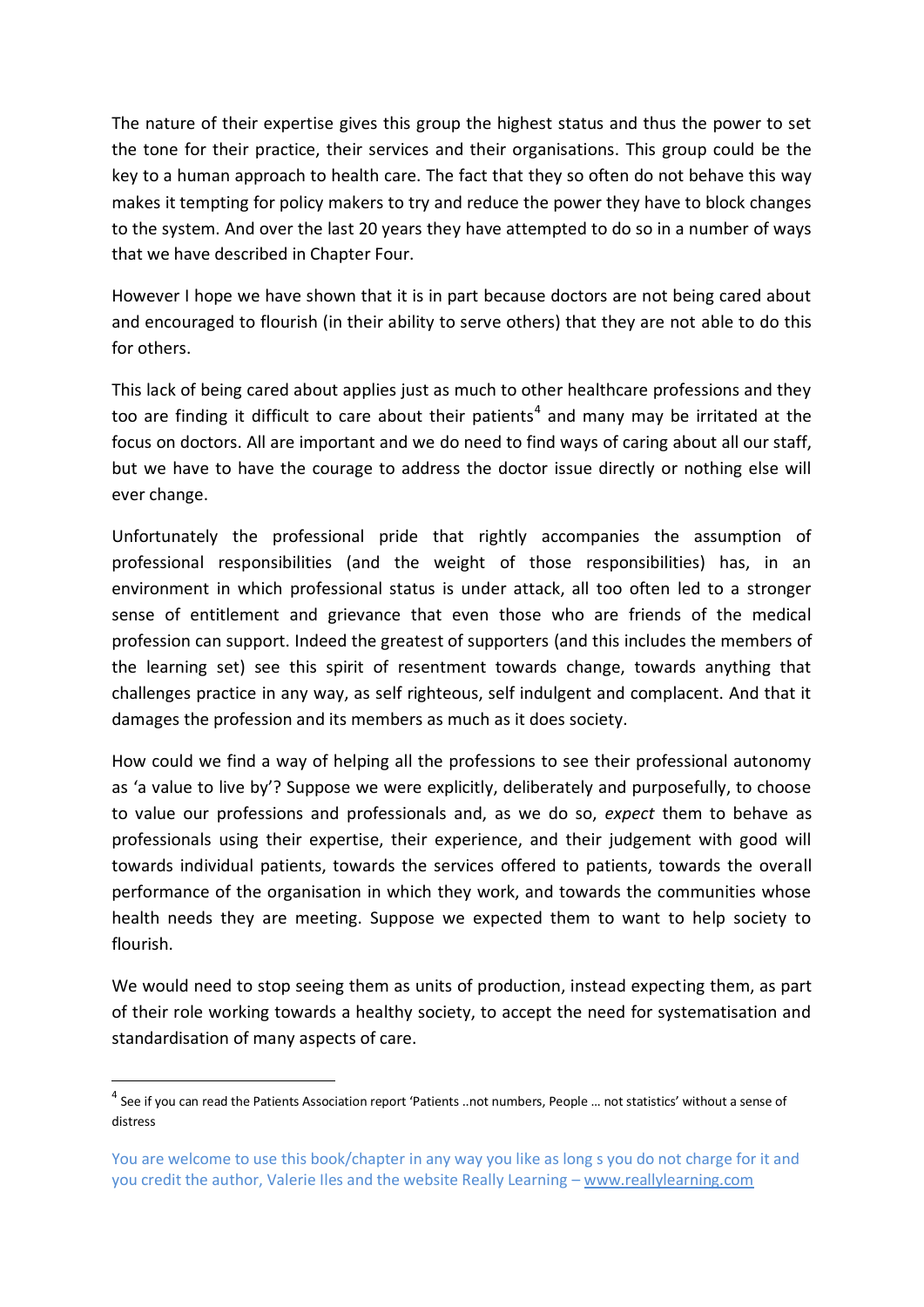We would move from expecting them to behave badly to expecting them to behave well. And if any failed to do so we would act.<sup>5</sup>

Of course we must not be naïve and we will need managers (most of whom will be clinicians themselves) who understand emotions and our psychological defences against perceived threats, so that they can help professionals deal with anxiety, with envy and with sabotage, without being disabled by them.

So we should envisage, too, a different task for managers: caring about their professionals, in robust relationships in which they are supportive and challenging, and make their high expectations confidently clear; helping professionals care about patients and about each other, encouraging all to work together to realise the potential of ALL the assets of the organisation in the best interests of society. And these assets are fantastic – some of the most able people in the whole of society, as well as more kit than the health systems of many other countries put together. But at the moment the whole is so much less than the sum of its parts – and the fact that we do not see that as a failure on the part of management suggests that we are conceiving of the management role in a very odd way.

If we conceived of the management task differently who knows what might happen? Perhaps we would find that we do not need a market and that we can afford all the care the country needs.

So where does this leave us, and at a time when a major reform of the English NHS is us? In five years time will clinical commissioning be describable in the terms used in Chapter One? As yet another rationally sound attempt that fails to change any of the dynamics that matter? Or could it transform the system and take us into a new covenant of care?

That will depend on whether these new commissioners adopt the viewpoint and assumptions of their predecessors or look at their task through a different lens.

◊

The two tales that follow are just that, tales, fairy tales written to illustrate the these different lenses.

While the details of structures, systems and policy will undoubtedly not reflect the real world of 2014 and onwards, the attitudes and perceptions of those in positions of influence

 $5$  Currently we rarely act effectively when they fail to perform to acceptable standards

You are welcome to use this book/chapter in any way you like as long s you do not charge for it and you credit the author, Valerie Iles and the website Really Learning – www.reallylearning.com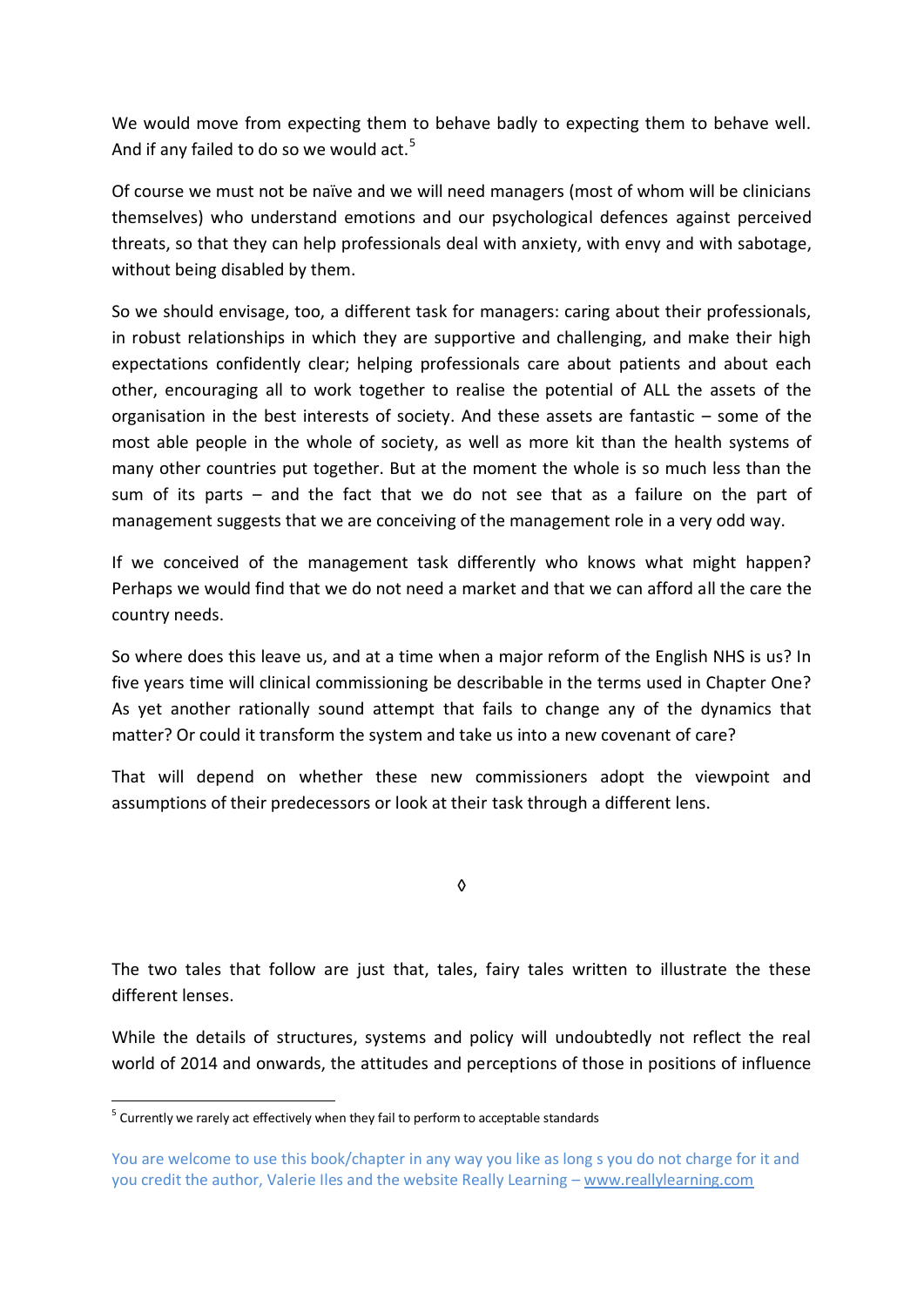are the real focus. Critically the tale that most closely prefigures the NHS of the future will depend on whether the highest status health care professions prove the economists right by behaving as self interested units of production or whether they choose to adopt a sense of professionalism that leads them to use their status and their professional judgement to serve the interests of society.

### **Conclusion: Life after Liberation – Two tales of Clinical Commissioning**

#### **Fairy Tale One<sup>6</sup>**

-

#### *Choice, competition and the market*

The Boards of Hospital Trusts entered the financial year 2013-4 with mixed emotions. Negotiations with PCTs over QIPP had been troublesome from the beginning and ludicrous towards the end. After all everyone knew neither the PCTs nor SHAs had any teeth anymore and the new commissioning consortia had not yet grown any so the overspend that year had been massive and most care economies went into the new arrangements burdened with large debts and even bigger arguments about where these would land.

However their clinicians and managers *did* feel energised. They had ambitious plans for improving services and were optimistic that their good relationships with clinically led commissioners would ensure a more sympathetic hearing for these than they had received from PCTs.

They were prepared for skirmishes with GPs as these attempted to move care from secondary to primary care settings, seeking the commissioning of a number of new multipurpose community care centres offering a range of services 'closer to home', although surprised at just how ambitious there expansion plans were.

Using their status and their credibility with the public, and thus their leverage with MPs, the acute trusts made a number of arguments:

- that in times of financial hardship it was ridiculous to spend money on new buildings when existing ones were adequate,
- that the tariff was merely a fictional cost that was distorting decisions, and that when real costs were examined it was clearly more efficient to offer care in one place (the hospital) rather than in many,
- and that GPs had a vested interest in offering services that increased their income,  $\bullet$

<sup>6</sup> These are just that –fairy tales; nothing within either tale should be taken as referring to real people or organisations

You are welcome to use this book/chapter in any way you like as long s you do not charge for it and you credit the author, Valerie Iles and the website Really Learning – www.reallylearning.com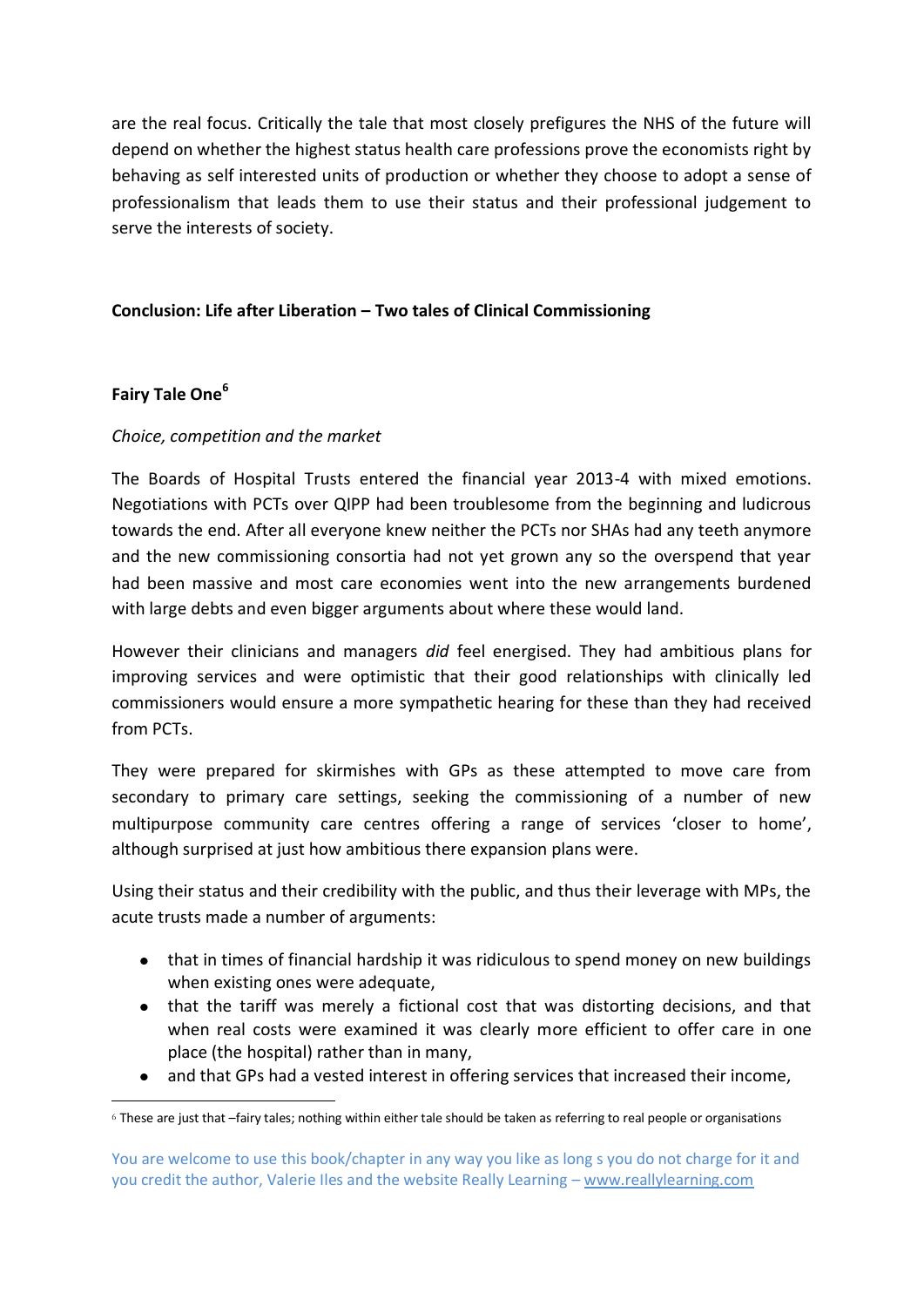and were thus able to see off what they saw as predatory action on the part of primary care.

In the years that followed ambitious young clinicians in provider trusts started to take MBAs (and many medical students the increasingly common MD.MBA dual qualification) and moved into positions of influence, first at specialty, then divisional and organisational levels.

The Trusts (and/or parts of them) became Social Enterprises, as did several teams of enterprising health care professionals keen to shake off bureaucratic constraints and develop new services and pathways. In the heady rhetoric of social enterprises, about shared ownership and the way that this was bound to prompt entrepreneurialism and innovation among the 'owners', the underlying sociological dynamics were ignored. Behaviours continued to be shaped by them however  $-$  just as they had through all the previous reorganisations.<sup>7</sup> So, while the formalities changed the behaviours did not and services and service levels changed disappointingly little.<sup>8</sup>

At the same time a new breed of organisation entered the market in which entrepreneurial doctors partnered bright financiers, sought and accessed city money and built glitzy new facilities. These doctors were each given an explicit business target to reach (bring in £X of new business each year), while over in the acute Trusts clinicians worked with management colleagues to develop enthusiastic plans for increasing trust income by improving and expanding services. In both cases they believed they were doing the best for their patients, although outsiders observed that these plans and ambitions were at least as much in the interests of the clinicians who devised them. This eliding of professional and patient interests had been observed by sociologists for many decades so, as far as they were concerned, this kind of behaviour was not unexpected.

The escalating competition led to provider organisations starting to merge, and services being 'rationalised'. Many mergers were 'horizontal' but more and more involved care along the pathway on the basis that this would allow efficient, effective, seamless care. Historians noted that this was an argument at least 40 years old and constantly found not to be borne out in practice: low tech / hi touch community care always eventually financially bailing out the hi tech specialist care.

With fewer, bigger centres as a result of these mergers a 'Russell Group' soon emerged, of 'centres of excellence' with new buildings and comprehensive kit. 'Local' hospitals (some as far away as 100 miles and in cities as large as Bradford) became feeders, becoming smaller and more generalist (i.e. lower status) in the process. As the NHS was still a major employer

 $^7$  See Chapters 1, 3, 4 and 6.

 $^8$  It is the preparedness to engage personally and with others in thoughtful reflection and redesign that brings about difference and there is nothing about social enterprise structures that (on its own) makes this inevitable or even likely.

You are welcome to use this book/chapter in any way you like as long s you do not charge for it and you credit the author, Valerie Iles and the website Really Learning – www.reallylearning.com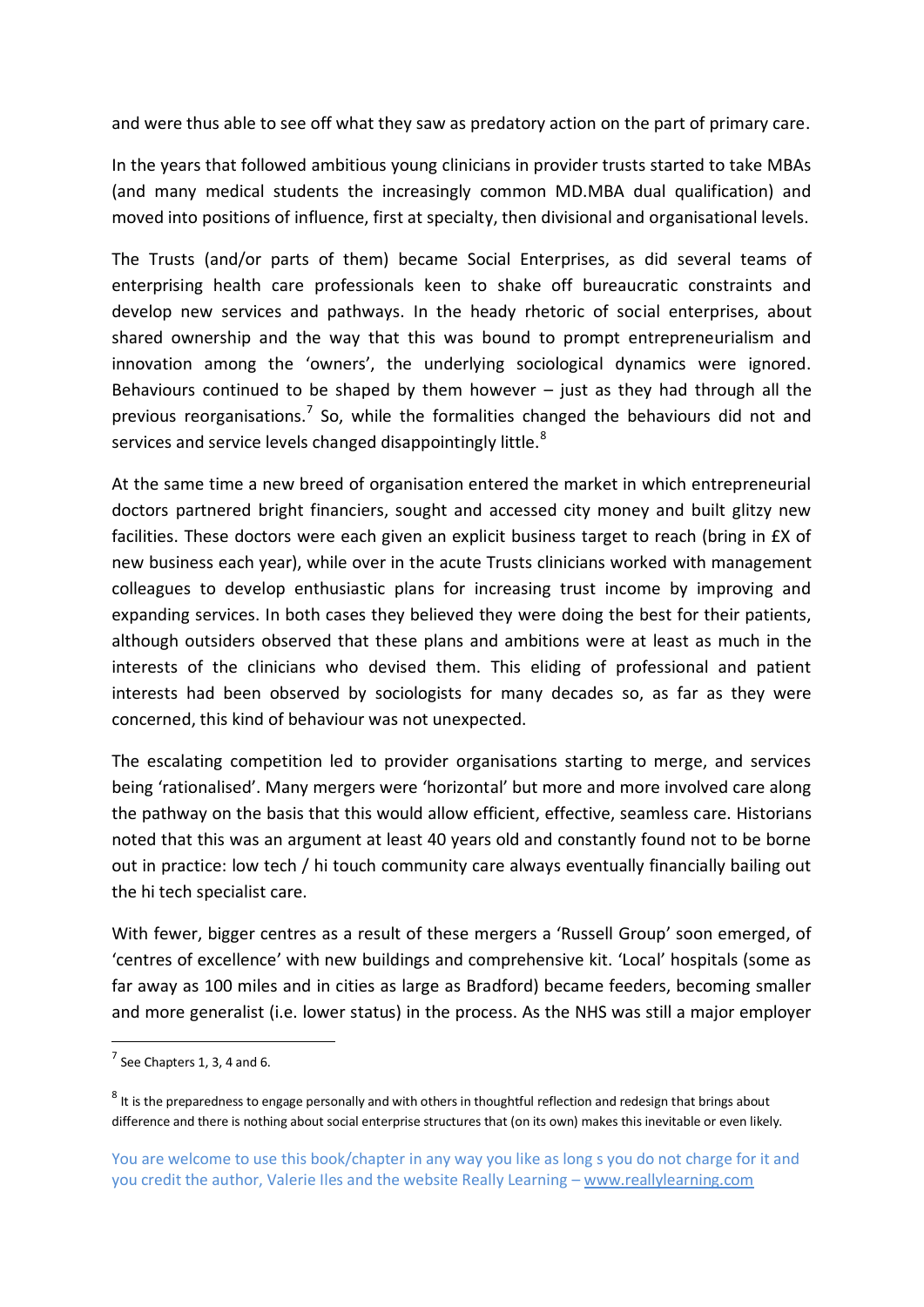these changes in the numbers, skill levels, and attractiveness to the highest status staff, had a direct effect on the economic health of areas, with some centres gaining and others losing, thus exacerbating socio-demographic inequalities.

Soon there were a few giant chains of providers with whom local commissioning consortia negotiated in vain, so the consortia, too, merged. Negotiations now resembled the clash of the Titans, with the services available to millions of people depending on 'who blinked first'<sup>9</sup> when provider and commissioner negotiators met. Those small social enterprises, already having difficulty being commissioned (despite developing new services and radically improved pathways, with good evidence bases to support them), now found it impossible. They were first put into administratively tidy but clinically nonsensical 'provider consortia' (ragbags of various small providers clumped together to reach a scale that warranted the attention of the commissioners' contract negotiators), and then 'merged' or acquired by bigger providers.

The negotiating teams were of course armed with mountains of data collected by armies of data collectors in every organisation. As commissioning contracts became more sophisticated increasing sums made their way to lawyers and contract compliance teams. The costs of running the system rose inexorably and the percentage of the NHS budget spent on front line care fell from approximately 40% in 2010 to 27% in 2017.

Competition between organisations also led to the emergence of 'star managers' whose reputations and salaries hit the stratosphere.<sup>10</sup> Star consultants too realised that they could choose where to work and became self employed, successfully negotiating for admission rights to a number of different hospitals.

Discussion in the media of what was happening was led by those who could stand up to the increasing number of interviewers with simplistic superficial understanding and an aggressively disrespectful manner. So ideologies ('choice', 'competition, 'transparency', accountability',) were peddled and statistics traded ('I don't recognise your figures, what I can tell you is…'). The debate was structured by those with complete faith in markets. Noone mentioned tranquillity.

1

 $9$  This preparedness not to blink first was the pre-requisite defined by at least one SHA Chief Executive for chief executives of PCTs – in the days when there were PCTs.

 $10$  Systems and game theorists who had researched Napoleon's wish to appoint lucky generals and found that luck has nothing to do with it (these are just what you would expect from the dynamics of the system), would have predicted this emergence and noted that it was unlikely to have anything to do with ability

You are welcome to use this book/chapter in any way you like as long s you do not charge for it and you credit the author, Valerie Iles and the website Really Learning – www.reallylearning.com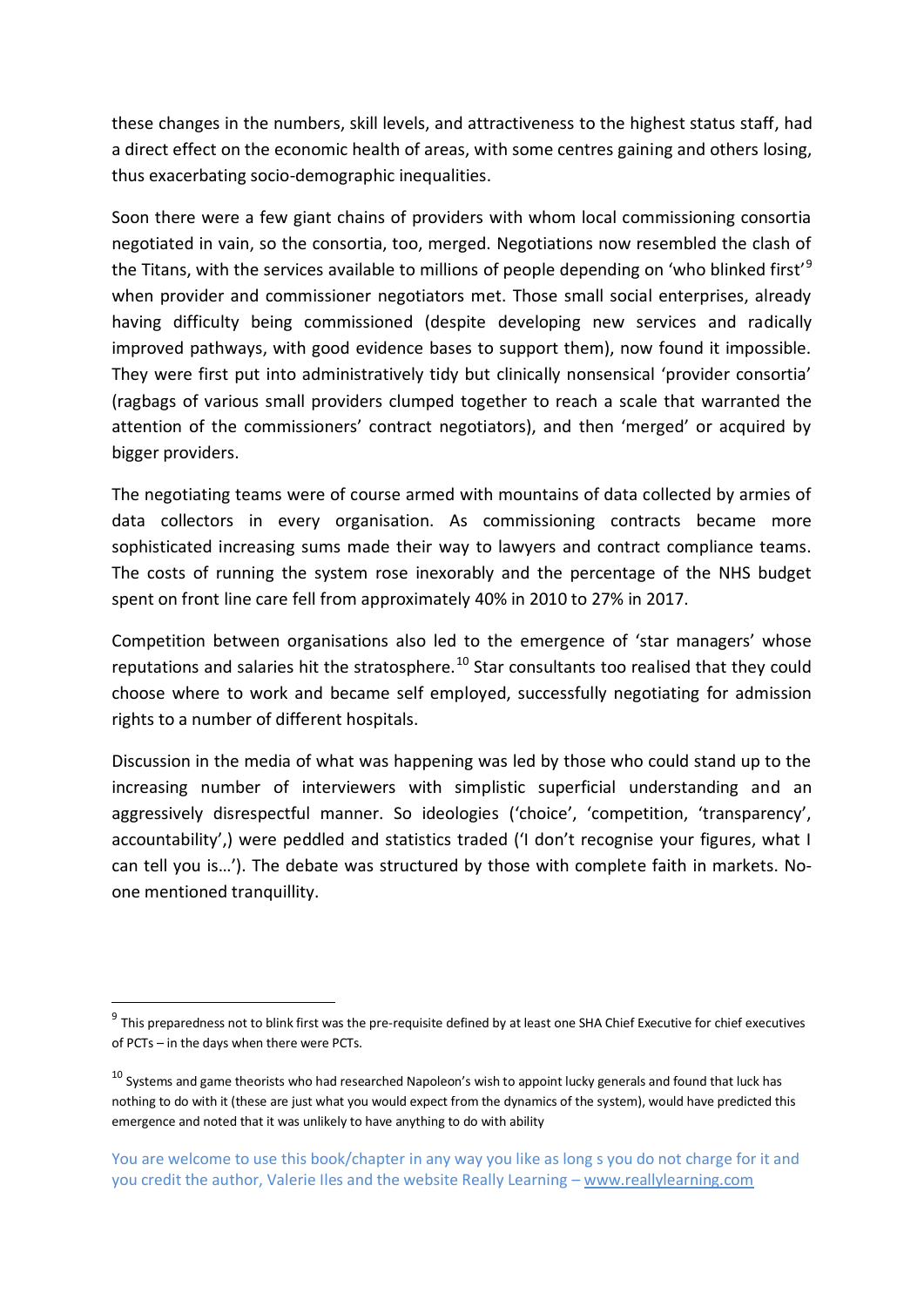#### *Care*

There was of course<sup>11</sup> an overall cap on NHS expenditure. Costs however were continuing to rise. There was the cost of increasing longevity, and the ever higher costs of new technology and drugs. In addition the providers of acute care had such a strong incentive to fuel demand for their services that they were unable to resist doing so, and consortia found it impossible to contain demand for admissions. So once the mergers had squeezed all the rationalisation savings (see chapter 6) out of the system (and people were dealing with call centres at the other end of the country to book their care) government ministers were forced to have a 'grown up conversation'<sup>12</sup> with the public, in which it was explained that not all care could be afforded. The prospect of rationing was introduced in a White Paper entitled Your Health, Your Choice, Your Responsibility, which was quickly followed by a national decommissioning initiative called Making the Most of Our Money (MMM for short). Along the way NICE guidelines became the ceiling for care instead of the floor.

As services decreased and service levels sank further, those who could took out private health insurance.

As competition intensified, as prescribed by the think tanks, organisations innovated, and stripped out cost after cost, becoming ever more efficient. Wherever possible staff were replaced by IT. A visit to the GP or consultant involved touch pad reception, on screen questionnaires with menus allowing patients to say why they were there, and piped music (to reassure and calm those waiting). This allowed the consultation to be as brief and efficient as possible. Every aspect of nursing was covered by a protocol so nurses were largely replaced by Health Care Assistants. In these ways health care was made demonstrably more efficient, a point that was highlighted in the media by managers and ministers.

Other observers noted a large increase in overall health costs and an even larger increase in health inequalities.

Consultation with patients about organisational changes (required by a government that took patients voice seriously) took place through representation on commissioning boards. These single representatives naturally became colonised almost instantly – not least because no-one became a patient representative unless they were reasonable, aware of

<sup>11</sup> Rightly

 $12$ A grown up conversation always being at the behest of someone in parent mode telling you you are not allowed to have or do something you previously could.

You are welcome to use this book/chapter in any way you like as long s you do not charge for it and you credit the author, Valerie Iles and the website Really Learning – www.reallylearning.com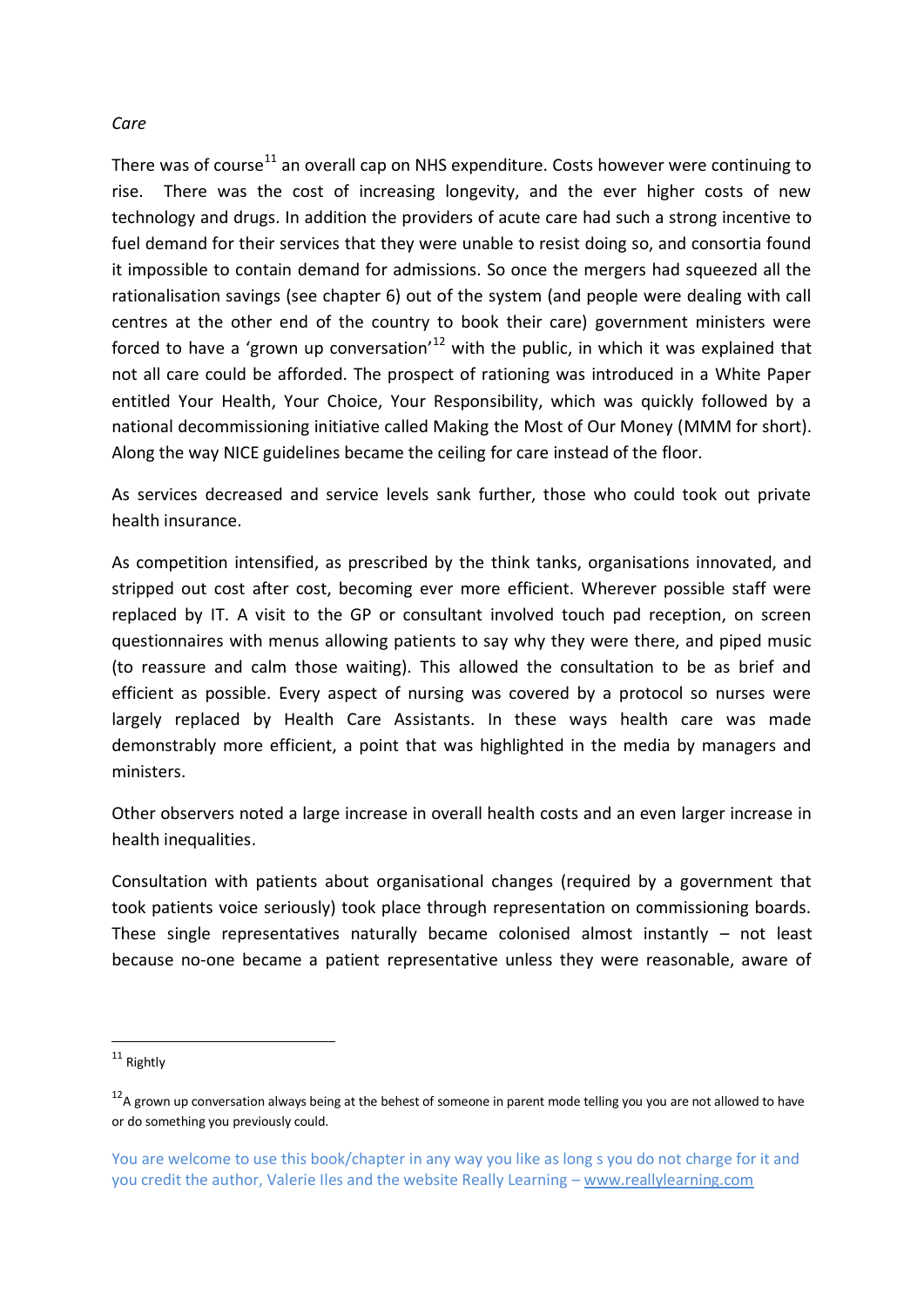financial realities, conscious of the need for prioritisation and understood just how hard everyone was trying to make the system work fairly, efficiently and effectively.<sup>13</sup>

The quality of patient experience (again of genuine concern to the government) was measured by patient surveys. This ensured that survey after survey reported over 97% of patients were so enthusiastic about their care they would recommend the service to others.<sup>14</sup> The fact that the questionnaires never included questions that real people cared about answering seemed to go unnoticed.

It was only the elderly and the mentally ill who did not report such satisfaction and no-one cared about what they thought since it was only the votes of Middle England that mattered and somehow there are few vulnerable people in Middle England. Indeed the *most* vulnerable of these groups, whose care costs were considerably higher than average, found it increasingly difficult to persuade commissioning consortia to include them in their membership, and for the first time in the UK since the inception of the NHS a health underclass developed – of people with no access to health care other than at a few charitable centres.

#### *Staff*

-

Professionals in provider organisations were divided in their response to the changes. Some thrived in the Evidence Based, protocol driven environment, keeping up with all the new evidence, and the guidelines and competences that flowed from it. (For example, when neuroscience demonstrated the beneficial impact of relationships on clinical outcomes they welcomed the Randomised Controlled Trials that elicited the exact width and frequency of smile required to give an 18 % improvement in outcome, the degree of eye contact, the number of relational words to use when, and the resulting competency framework and assessment driven training programmes).

A few were sufficiently expert ('House' – like) to stand above protocols and generated a following of their own.

Others, now fearful for their NHS jobs as resources at the front line were squeezed to pay for the ever more necessary staff who negotiated and monitored the contracts, felt forced to comply with protocols even when their judgement suggested alternative courses of action were better advised.

 $13$  After all this was exactly the way the people selecting them saw the world.

 $14$  Especially when guided to that rating by the friendly nurse giving out the questionnaire, as happens in car service departments and mobile phone shops– you really think health care will be different?

You are welcome to use this book/chapter in any way you like as long s you do not charge for it and you credit the author, Valerie Iles and the website Really Learning – www.reallylearning.com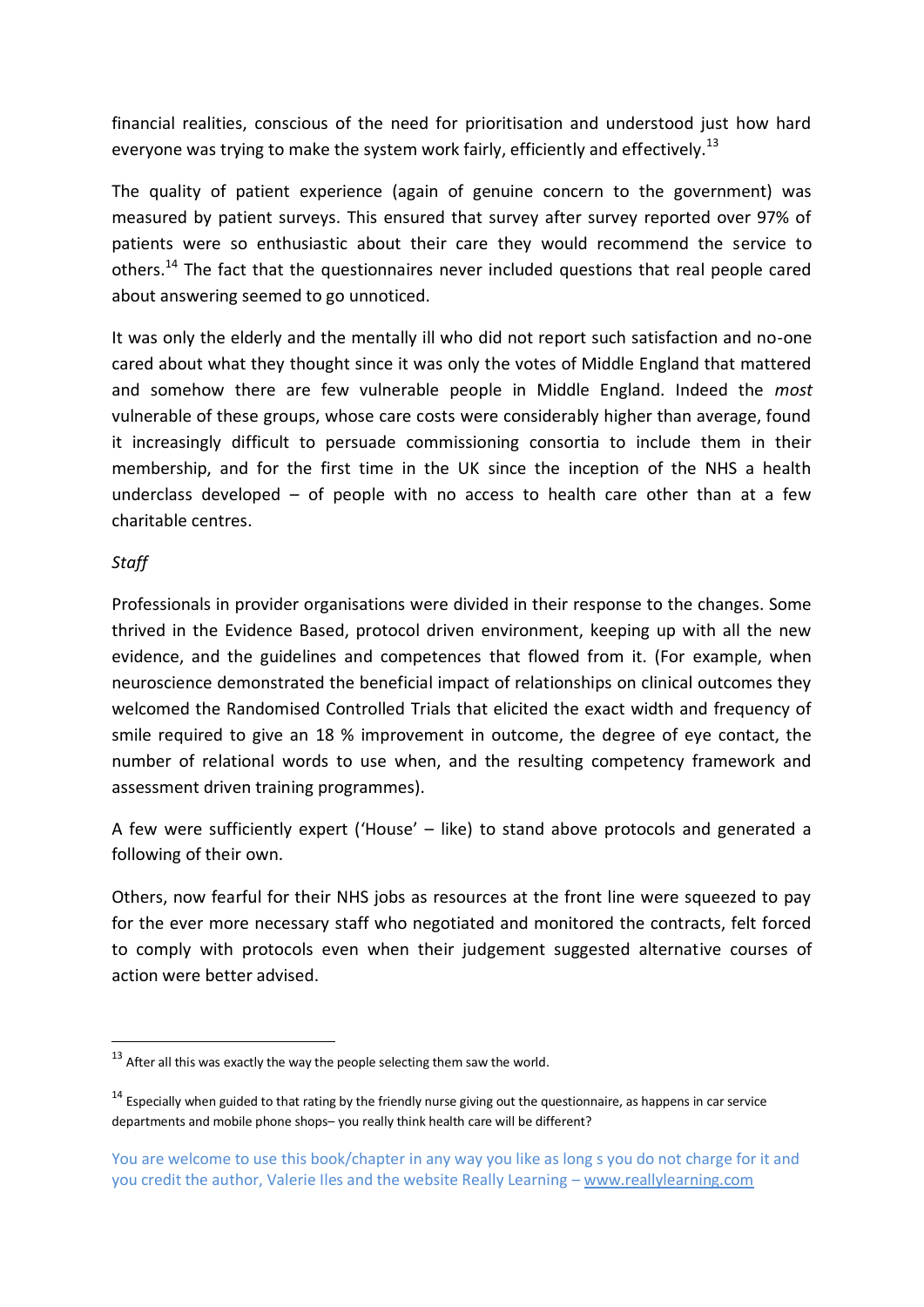Individual HCPs looked in vain for havens in which they could offer the kind of care they wished to (and knew was needed), but all the small organisations in which they might have had voice and influenced the approach and culture, had been deemed too small to be financially viable (i.e. .too small to deal with all the contracting) and had merged and disappeared. So those HCPs who cared about care and about people rather than only processes, and who wanted to make a mark as an individual relating to other individuals, failed to thrive in the large thrusting organisations left in the market, where they were treated as merely units of production.

GPs segmented. Some became fluent in economic concepts. More acquired, like most of the chattering classes, a smattering of economic language, which they deployed to overcome the anxiety associated with not being able to meet the needs they saw in their patients. Some acquired tough negotiation skills and started to use them as much with their GP colleagues as with secondary and tertiary care negotiators. So general practice also became increasingly specified and controlled, with money following high status conditions (cancer, coronary heart disease...) and their speedy diagnoses, and away from long term conditions, the elderly and the mentally ill. This led to the increasing specialisation of primary care so the generalist, family doctor role became a thing of the past.

The largest health care profession became that of audit: those setting the framework for different kinds of audit, those mining and manipulating the data, those presenting and putting a spin on the results, those responding to the results with counter arguments and additional data. All of which was necessary, naturally, because money followed patients and patient outcomes and quality indicators.

In their zeal to make the most of their commissioning budgets clinical commissioners (like their social service counterparts before them) were oblivious to how provider organisations met their contract obligations. As a result the terms and conditions of people employed in services they outsourced (patient transport for instance) fell drastically, to the minimum wage, with no pension rights. This group of workers grew steadily in number, soon encompassing, for example, most of the Health Care Assistants on hospital wards. (At the same time the people owning or managing the companies providing these outsourced services paid themselves really rather well, as they did their lawyers and their negotiators).

So the NHS (the government still called it that) was no longer a service in which (as in the late C20) the salaries were broadly level between members offering the same level of expertise within the same profession and where the ratio between the highest and lowest paid seemed fair or at least justifiable to most. It became as ruthless a market for services as any, with particular medical specialties attracting higher pay than others (surgery out paying psychiatry by 3 to 1), with every large hospital including in the people working within their walls some of the highest and lowest paid in society.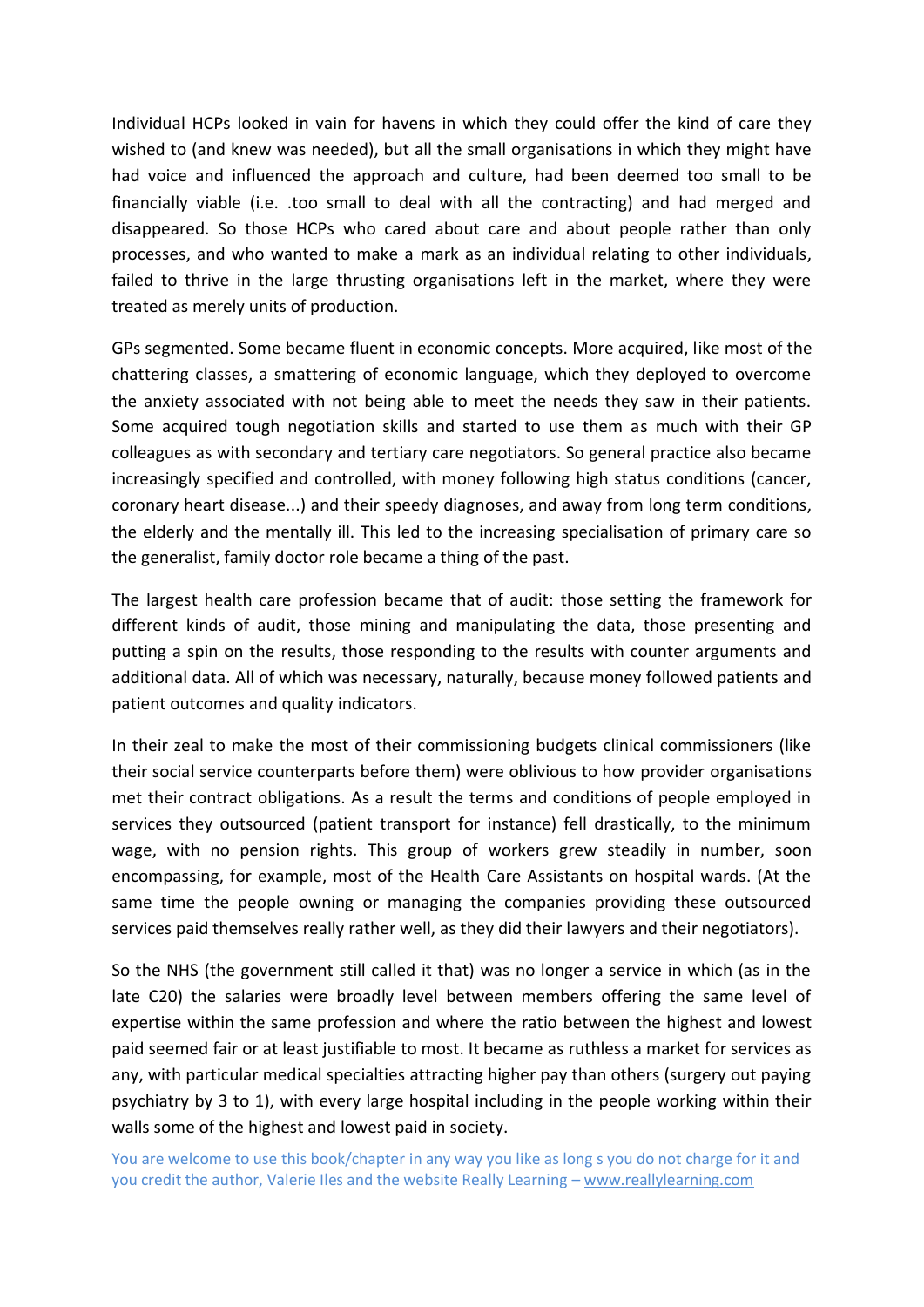As a result members of staff used every spare moment to upgrade their knowledge to the next skill level to increase their salary and their (material) life chances. Thus those at the front line, meeting the most intimate needs of patients, were not only the lowest paid but those paying the greatest attention to working hard to move to the next step on the ladder, where they would earn more and then be too expensive for those front line roles.

This wasn't because they stopped caring about patients, but is what happens inevitably when markets are insisted upon and market failure (at every level) is demanded by some and feared by others.

Observers of language noted that no-one spoke of tranquillity, of wellbeing, of community, of a flourishing society or the civilised relations between individuals and groups that together comprise it, of health as a foundation for achieving potential, of health equity and equalities, of fairness, of justice. Not many talked of patients, not with any concern for them as people, of compassion, of care. (Care was now almost always part of a composite term: care pathway, care package, care process, care professional. It had ceased to be a verb and become a rather meaningless label). If they did the words had been purloined and attached to meanings so different that the concepts they had originally labelled had no means of expression.

Instead the language was of choice, of competition, liberty, freedom to choose, efficiency, productivity, cases and case mix, acuity, length of stay, innovation, and many of these words came to mean something altogether more sinister than when they were originally moved from their factory and financial origins into the world of health care.

People talked about health care at school gates and at dinner parties, they also twittered and tweeted. They talked about it in ways that Europeans had not done for 60 years. Interestingly, those using the internet rarely commented adversely anymore on individual practitioners or even organisations, so fearful were they of reprisals in the form of withdrawal of services. Thus souveillance (Chapter Two) had been a short lived 'noughties' phenomenon.

All, except the wealthy, talked fearfully of how they would afford the supplements being charged or the insurance premiums they felt they needed. The *choices* they had to make were between the different packages of care they opted for when taking out insurance or cover with their commissioning consortium. The *competition* they experienced was that between people with different clinical conditions as they lobbied NICE for guidelines that affected their lives.

You are welcome to use this book/chapter in any way you like as long s you do not charge for it and you credit the author, Valerie Iles and the website Really Learning – www.reallylearning.com Across the increasingly widening social divides the language was different of course. And the tone. The wealthy still relished the choices they had and the way the large insurers, commissioners and providers competed for their custom. Indeed the combination of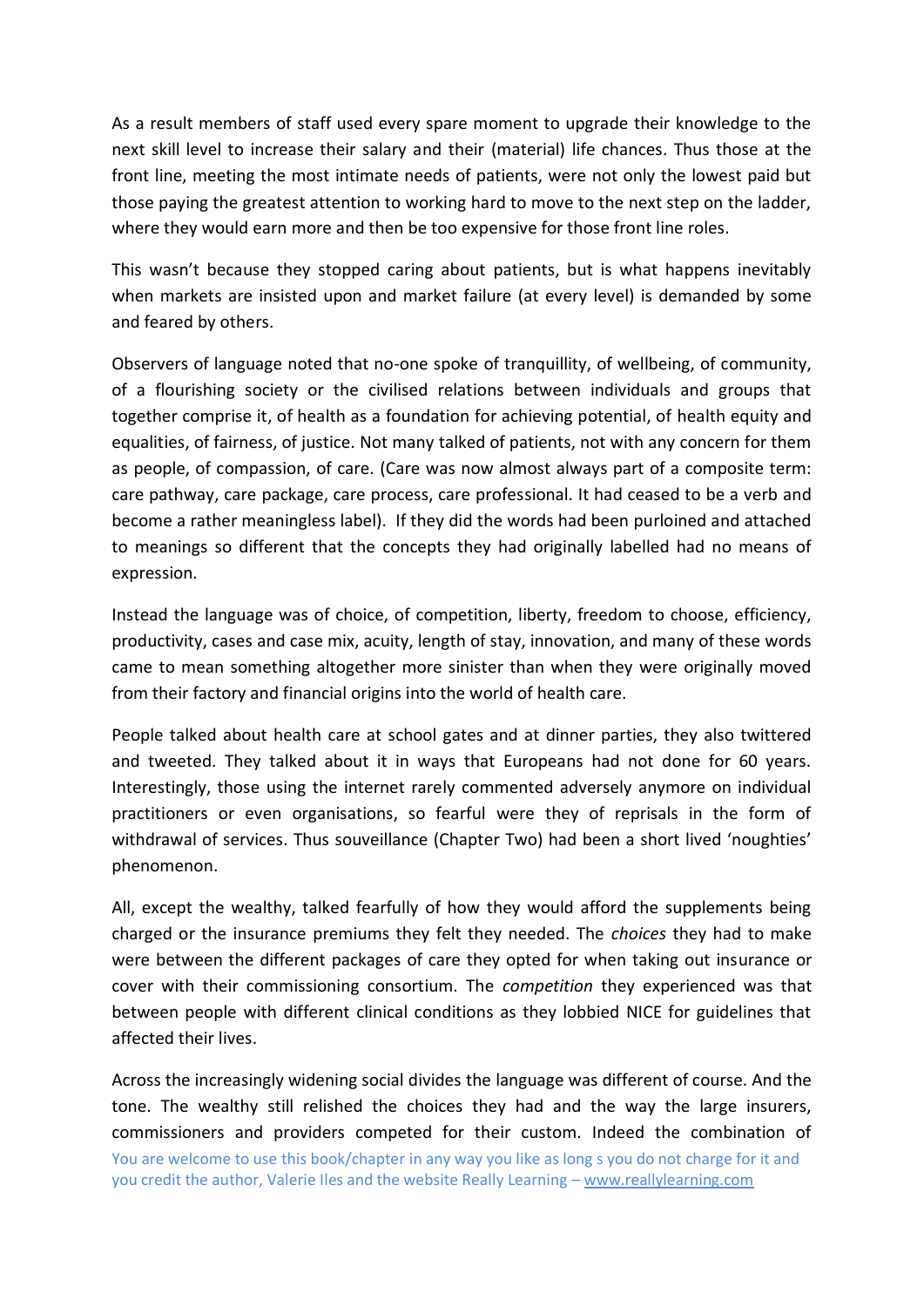innovation and financial self interest with the asymmetry of knowledge that is a feature of professional services allowed the pharmaceutical industry and entrepreneurial clinicians to develop products for all sorts of life style illnesses, for which the wealthy became obedient and grateful consumers. The poor (who now included many of those working in health care) felt ever more acutely the importance of choice (which hospital, which school) but had no means of taking more than the lowest cost option. Social strata further separated and solidified.

In parliament though, and in the media, it could be demonstrated that choice and competition in the NHS had delivered the more efficient care that contributed, if not to wellbeing or flourishing, then to the ease of the money markets, that appeared now to dictate national policy.

#### **Fairy Tale Two**

Some clinicians recognised the financial dangers as PCTs and SHAs lost influence and recognising that this would make their commissioning role more difficult shrugged off their habit of sitting back and blaming the government and decided to do something about it themselves. They talked with clinical colleagues across the primary, secondary and tertiary care divides early in the transition years, and fostered a sense of clinical stewardship across the care economy. Not everyone played ball of course, but enough to ensure that overspends were manageable and the culprit departments clearly identified.

What fuelled these relationships? Information. The real time information of the GP referral collaborative was so much more accurate and credible than that produced by the provider trusts that it drove down primary care referrals and literally kept the Trusts honest (upcoding became a thing of the past), and led to sensible discussions about pathways, about the nature of the relationship between GPs and consultants, and about effective liaison services. With the improved clinical relationships length–of-stay came down dramatically, admission and readmission rates rose slightly but were not seen as inappropriate, and indeed readmissions were not seen as failures (unless they really were) but as a sensible taking of risk.

With such effective collaboration, early plans among GPs to move care out of secondary and into primary care, and, on the part of hospitals to develop outreach services, lost their partisan support and instead a web of services was developed, without the label of either primary or secondary.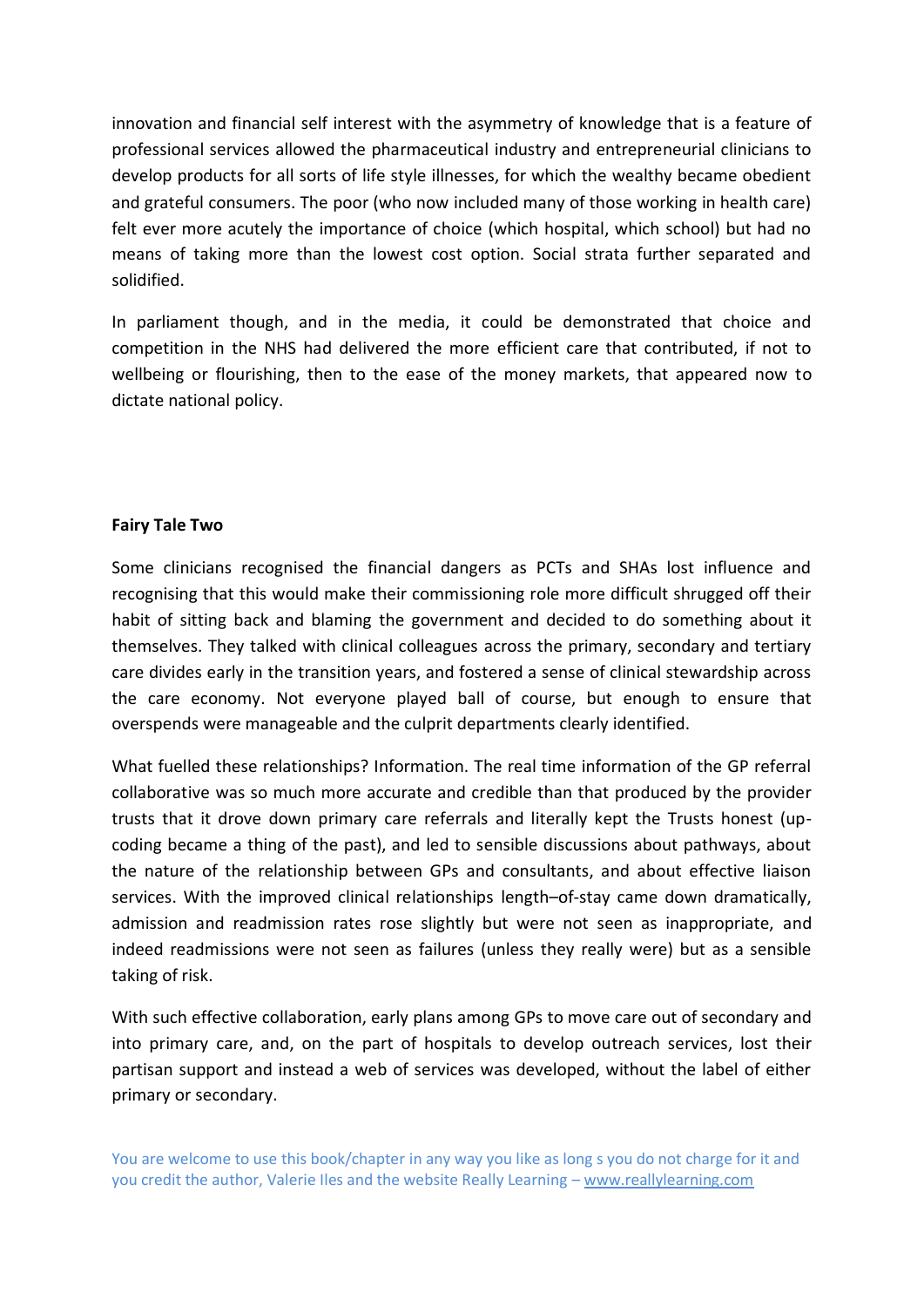Since the tariff got in the way of some of these decisions the clinical stewards (as we can call them, i.e. the GP commissioners and their secondary and tertiary colleagues) started thinking instead in terms of real costs. They thought about cost structures and how costs behaved with changes in volume, and negotiated sensible arrangements about which cases would be charged at average cost and which at marginal. Monitor (the regulator of Trusts) huffed and puffed but faced with a hostile media scrutiny of their argument merely issued dire warnings about the lack of any financial bailout.

In all of these discussions the people involved drew directly on their experience and on credible data generated for clinical purposes. There wasn't space for MANAGERIALISM, merely for good management.

Serendipitously something else happened that proved to be transformative. With so many other organisations (including other commissioning consortia) ticking the patient and public participation box by putting a tame patient on the board, the clinicians here exhibited a not unheard of rebelliousness, self righteousness and elitism (as well as a good measure of ethics and common sense!) and decided they would commission some in depth research into patient experiences and expectations. They got the local university interested and put together a steering group which included a sociologist, an anthropologist, a psychologist and a historian. To their surprise they discovered when they read even the preliminary findings that their patients, far from being the hostile, demanding, unsatisfiable consumers they had seen them as, were actually very concerned about the welfare of their local health professionals, wanted arrangements that suited *all* concerned<sup>15</sup>, and called upon the services far less often than they might. Their experiences of the services (across the care spectrum) surprised and sometimes shocked the clinicians reading the research. The anxiety before making first contact with a doctor (about whether this was serious enough to trouble him or her), the difficulty in making an appointment, the time spent trying, the feeling of being passed from pillar to post and never seeing the same person twice, the hours and hours waiting in A& E, or waiting for domiciliary services to arrive, the interminable boredom and wretchedness of being an inpatient, the impact on family, friends and neighbours who were needed to provide babysitting , shopping or other support while all this was going on, on jobs even, this was all a revelation. Not in all cases, but far more often than they had realised.

It was clear that this was a very different level of service from that which people experienced in every other area of their lives. Far from being demanding consumers the

 $15$  See Otto Scharmer's description of work with patients and clinicians to revitalise part of a German health care system: Kaeufer K, Scharmer C.O., Versteegen U [2003*] Breathing Life into a Dying System*

You are welcome to use this book/chapter in any way you like as long s you do not charge for it and you credit the author, Valerie Iles and the website Really Learning – www.reallylearning.com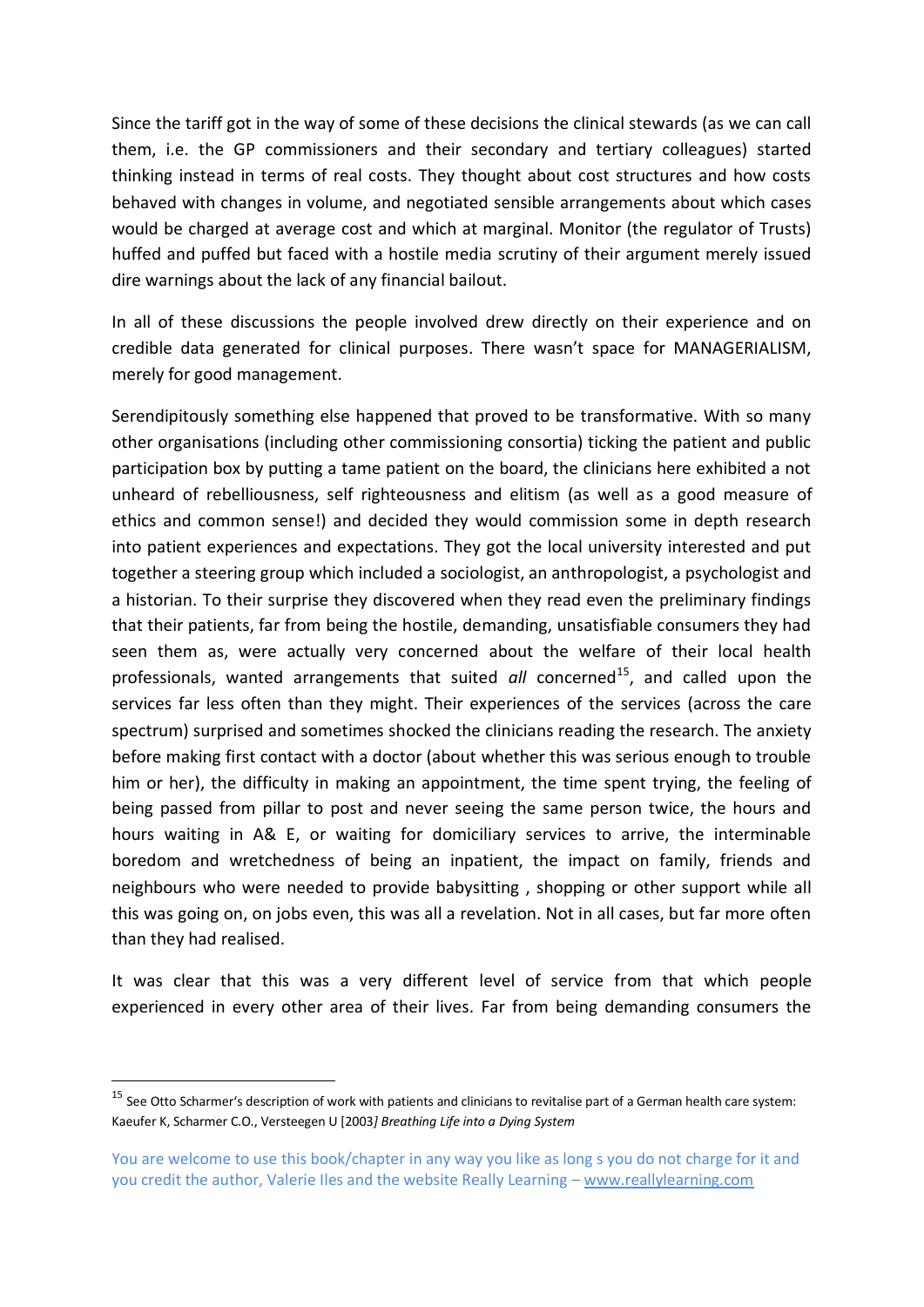public (on the whole) routinely accommodated lousy service and were surprisingly forgiving, and supportive of their professionals and understanding of the pressures they were under.

Too understanding the professionals thought. Not always of course, some patients were naturally demanding, and some had found that the only way to deal with the increasing withdrawal of access and attention by health care professionals was to become more demanding. An unhealthy vicious circle had developed, that the professionals now recognised and sought to reverse. With a different attitude, and insight into the impact of their arrangements, and a genuine desire to live up to the reasonable expectations of their patients, they decided they must co-design processes and pathways that genuinely met their patients' needs.

By publishing the research and their response they prompted a dialogue (with the local media actively involved) between themselves, the public, service users, and all sorts of service providers (existing, new, large, small). A number of new service options emerged from these, and wherever possible the commissioners involved the public in decisions about what to commission. Some decisions they put to a local vote. Others to a citizens jury. They made sure that patient representatives made meaningful contributions to service design, actively encouraged web based patient feedback, $16$  set up means of independent enquirers contacting every patient two weeks after an inpatient visit to ask about their experience, and fed the results back to the provider services immediately. It cost money but the information was so valuable it was seen as money well spent. $^{17}$ 

Health promotion programmes were commissioned for specific groups, targeting their needs, availability, and preferences. The take up was huge, the health impact too.

Enlightened by these results the commissioners expressed an interest in the experiences of staff across the care economy. The asked the same researchers to have a look. Initially warned off by the provider managements who made the case that the role of commissioners is to commission and that it is up to the providers to provide in whatever way they choose as long as the service meets contract specifications, the clinical stewards persisted. It helped of course that some of these stewards were providers.<sup>18</sup> This

 $16$  Valuing the independence of these avenues and resisting pressures from providers (including from other clinicians) to try and control them

 $17$  And it did mean they could save on many of the tick box exercises like the patient satisfaction survey. There was a ruckus of course but once they showed conclusively that the latter gave results that bore no relation to real experiences it died down and they were left to their own devices.

 $18$  They even persuaded the Research and Ethics committee to give the go ahead in three months rather than the usual 12 (well this is a fairly tale after all).

You are welcome to use this book/chapter in any way you like as long s you do not charge for it and you credit the author, Valerie Iles and the website Really Learning – www.reallylearning.com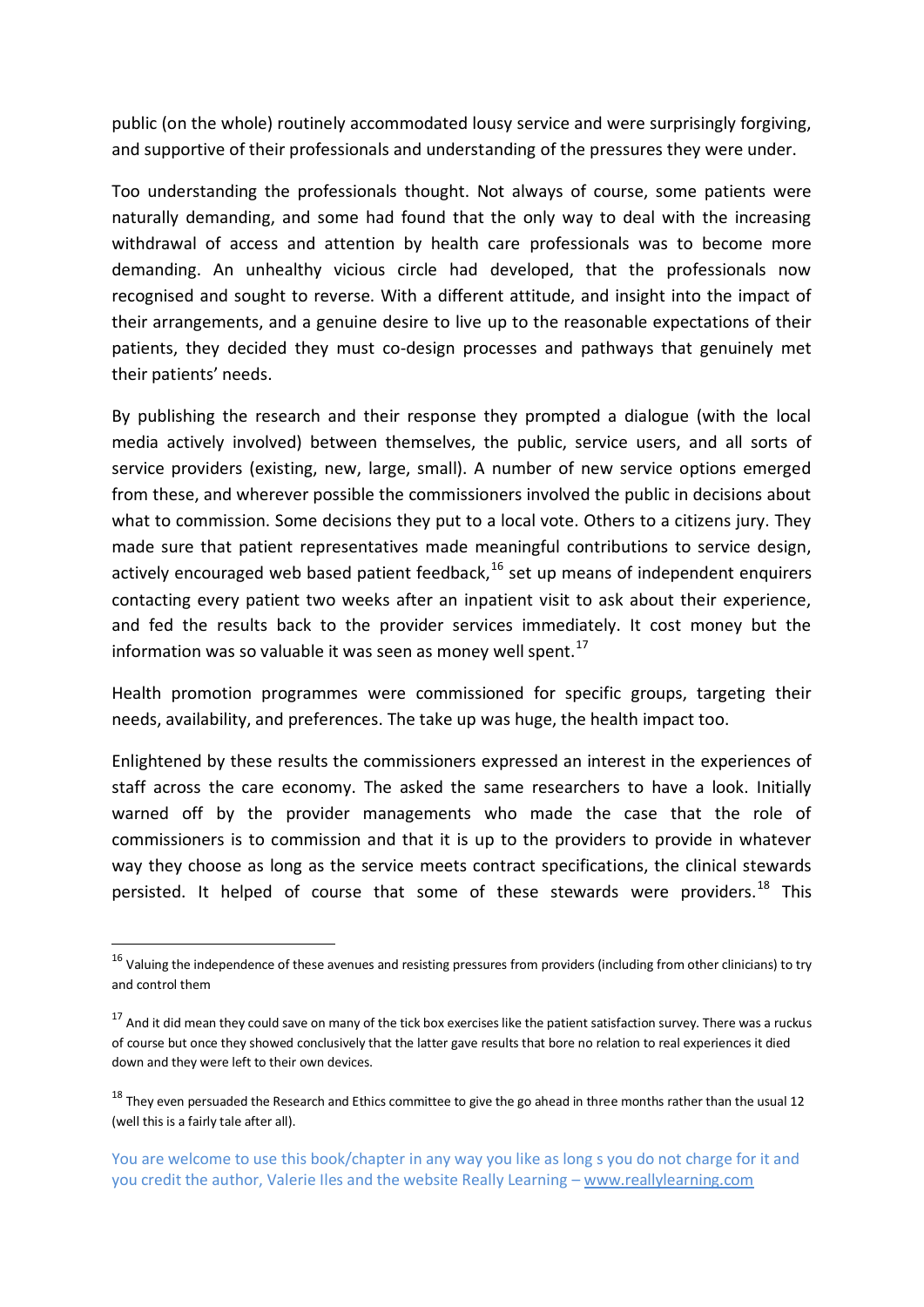information was of interest to all, they said, would be shared and used to inform discussion about the nature of the care represented by those contracts.

The levels of anxiety, stress, emotional distress, even exhaustion, shocked them. The different terms and conditions surprised them too. There was, they realised, all too little support for staff at the front line. Too little induction and clarification of what was expected of them, too many practical obstacles to providing good care (stuff not available when needed: linen, IVs, the right forms…; hostile relations between staff groups or individuals, bullying or harassment…), support systems that didn't work, no stable relationships that could reduce anxiety – because shift patterns meant teams came together for no more than one shift. For the same reason no credible, useful feedback was being given on performance.

And if the frustration and emotional labour and vulnerability of clinical staff shocked them, no less surprising were the experiences of people they classed as managers. Without defined shifts the working hours of many of these were long in the extreme. Long and unboundaried with emails being dealt with at all hours of day and night. Here too stress levels were very high with individuals feeling overwhelmed by their responsibilities, given objectives that required changes across a whole system with no authority over many of the people involved in it. When they tried to obtain advice or guidance from their own managers they were told not to bring problems only solutions. Their macho exteriors, the researchers found, hid doubts, vulnerabilities, fear, shame, relief. Feeling that they had to perform in ways that justified their salaries, while aware of how limited their effectiveness was, they often passed their anxiety and insecurity down the management hierarchy. No wonder they focused on the transactional, they had few means of enacting the covenantal clinicians wouldn't play their part in the covenant. Daunted by those clinicians who wore their status in the form of high handed behaviours, in their refusal to think about systems and processes, and in their arrogant denigration of approaches from other fields ('this ludicrous *lean* language'), managers chose to delay or avoid consulting senior clinicians about issues they foresaw would provoke anger. Thus clinicians felt (and were) consulted only when things had been all but decided.

And yet these managers often held the information needed if care was to be radically improved. They were often the ones who understood things like Statistical Process Control and how it was 'the voice of the system', how using it would enable clinical teams to assess the reliability of their processes and improve them in ways that few other approaches would.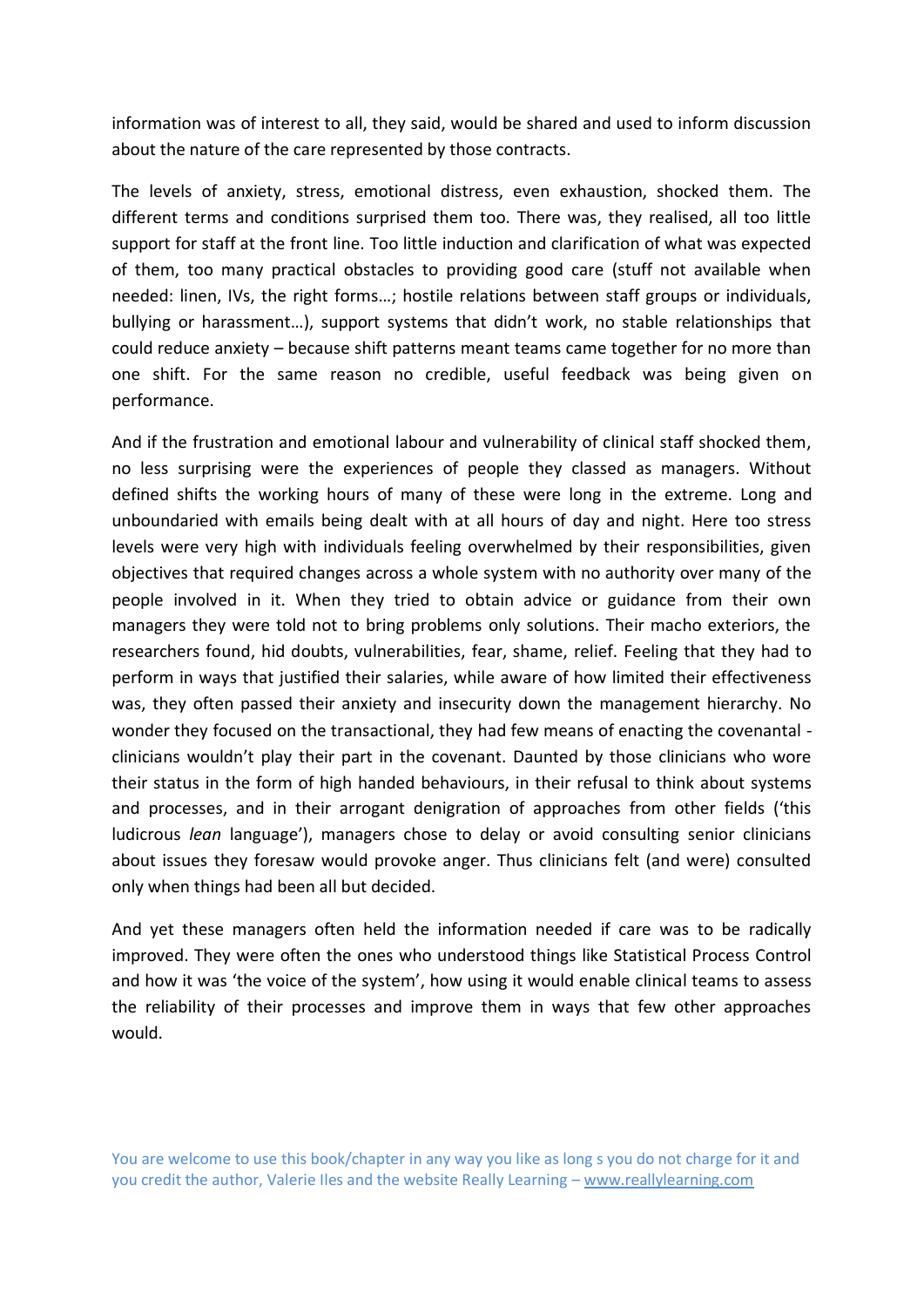Looking at these results the Commissioners felt for everyone involved. Across the care economy<sup>19</sup> they insisted on a training programme for first line managers, proper supervision, and a task force to look at shift patterns. To their credit the Trust Boards took this on with a will, they had had no idea. Chastened they responded with less hostility when the clinical stewards asked how they *would* know in future, and drew up and invested in a Trust-wide system of supportive supervision.<sup>20</sup> GPs too responded with shocked concern at the findings in their own sector and started to think seriously and differently about the responsibilities and accountabilities of the partners, and about the support, challenge and infrastructure they needed to be truly effective.

Another outcome of this research was the identification of several more proactive and committed clinicians from other professions – therapists, pharmacists, nurses- who jumped at the opportunity to come on board with the clinical stewards to work on care pathways and processes across the care economy.

These inter-organisational conversations also led to the start of a new relationship with provider managers. These made available robust clinical information from their clinical dashboards and, armed with this and the richness of the patient and staff experiences, the clinical stewards and Trust managers worked together to tackle some of the entrenched unproductive clinical practices that had resisted change for years. They did so gracefully but firmly. With support from psychologists they understood that, where behaviours were a problem, it was their colleagues' anxiety that so often lay behind the mask of the complacent arrogance that had defeated many previous attempts to challenge them. The desire to maintain a private income, or the fear of loss of status, or the uncertainty about new ways of doing things, all of these and more had contributed over the years (all the more because they had been unchallenged over that time) to some of them using their status in their own interests at least as much as their patients'.

Steeled by their knowledge of the impact these out dated practices had on individuals across the system (both patients and other staff) the clinical stewards combined empathy with persistence. Gently, lightly and humorously where possible, they raised contentious issues in the course of face to face conversations about credible data and real patient experiences. They prepared well for these conversations and debriefed afterwards, becoming more skilful, more empathetic and more determined, and at the same time less nervous and more satisfied with the results.

1

<sup>&</sup>lt;sup>19</sup> For these patterns of under- supported, mismanaged staff occurred as much in primary care as in acute settings

<sup>&</sup>lt;sup>20</sup> See Chapter Four

You are welcome to use this book/chapter in any way you like as long s you do not charge for it and you credit the author, Valerie Iles and the website Really Learning – www.reallylearning.com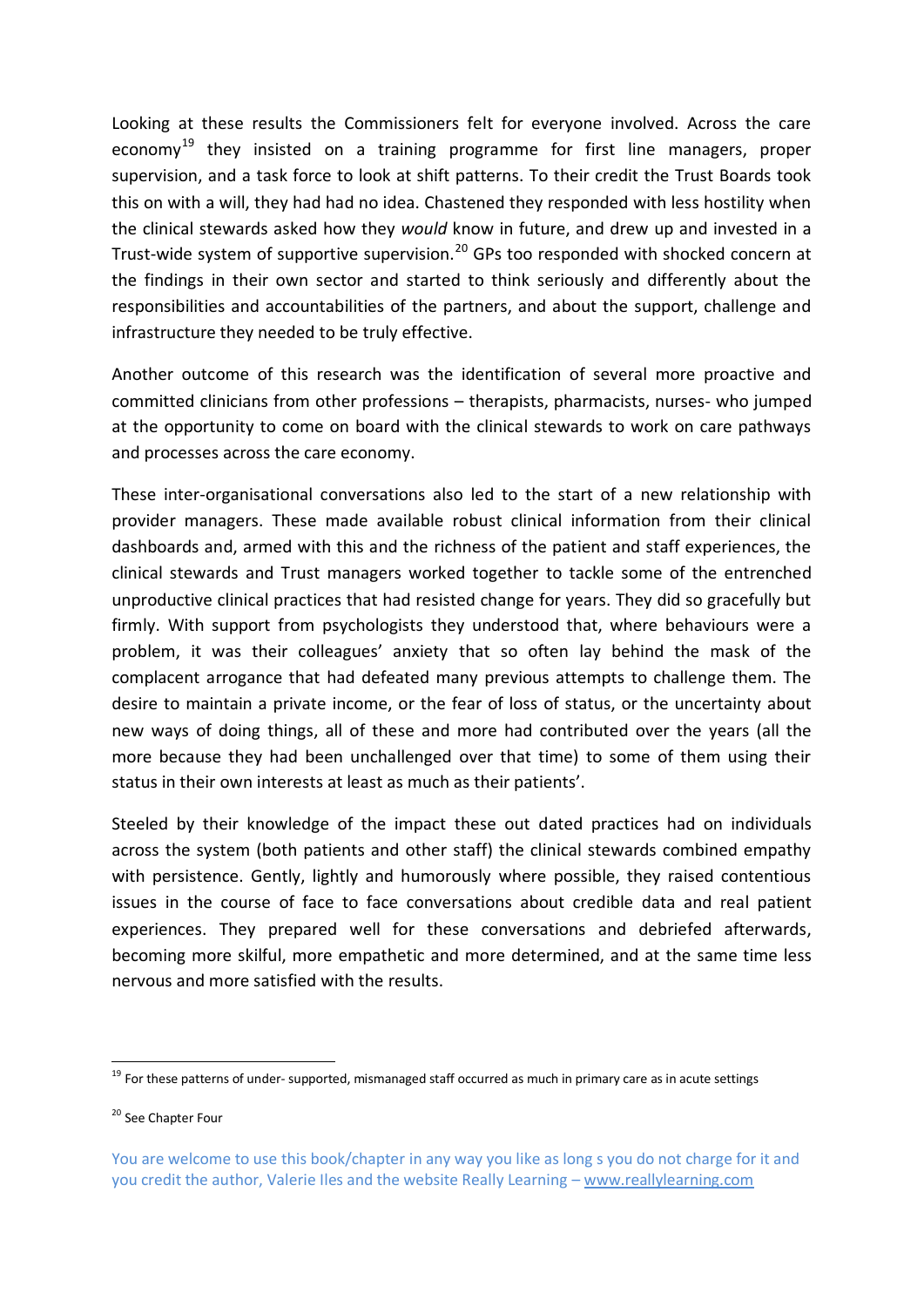Thus information played a critical role. Not in the form of crude and misleading league tables or bare statistics, but rich information from credible sources. And not used as arbitrary judgements on performance, but as the basis for highly productive conversations in which all parties were able to reach nuanced judgements on a range of relevant factors.

Early on in the transition the clinical stewards realised that the measures of clinical *outcomes* suffered from the same limitations as the process targets they replaced. They measured only the measurable. $^{21}$ 

Instead they developed their own ways of understanding and monitoring the overall impact local health services were having. They developed rich ways of knowing/understanding what was happening, $^{22}$  ways that in themselves contributed to dignified relations across the community, to confidence and to tranquillity. Out of these they were able (often) to tick the boxes of the check lists required of them, so avoiding the need for separate box tickers.

On the occasions when they saw that the situation on the ground locally was being made more difficult by central policy they did two things. They logged constantly exactly what was happening in reality, and reflected these facts and experiences back, constructively, to policy makers. And they developed alternative ways forward- in the *spirit* of the policy although not necessarily the letter of it – and implemented these, explaining and discussing their actions with the local media, patient representatives, staff and politicians. These were genuinely 'grown up' conversations.

Their careful noting of what was actually happening gradually increased in its gaze. They started asking how much of their commissioning budget was spent on front line care. They then looked wider and asked where the commissioning budget came from, and how large a proportion this was of the total NHS spend. They asked a research team to track NHS finances more generally. They looked at just how much of the overall sum leaving the Treasury had a trackable beneficial impact on care and flourishing at the front line and into the community. They looked at how much ended up in the hands of lawyers, or owners and managers of companies providing outsourced services such as agency staff, facilities

1

<sup>&</sup>lt;sup>21</sup> And so the outcome targets focused on a few lead indicators (for example the outcome about avoidable deaths translated eventually into a target about specific forms of CHD). So it would, the stewards realised, prove almost irresistible for everyone in the system to concentrate on a few, perhaps at the expense of the many, just as schools had delivered their targets of x % of pupils achieving 5 or more GCSE passes, by putting extra resource into the few who could be pushed from 4 to 5

<sup>&</sup>lt;sup>22</sup> They were inspired by the notion that in Bhutan the government monitored Gross National Happiness rather than Gross National Production, and that they assessed the level of this by interviewing a sample of people for about half a day each. They commissioned in depth interviews of individuals and groups by people who knew how to conduct these – so not opinion pollsters and statisticians but anthropologists and psychologists.

You are welcome to use this book/chapter in any way you like as long s you do not charge for it and you credit the author, Valerie Iles and the website Really Learning – www.reallylearning.com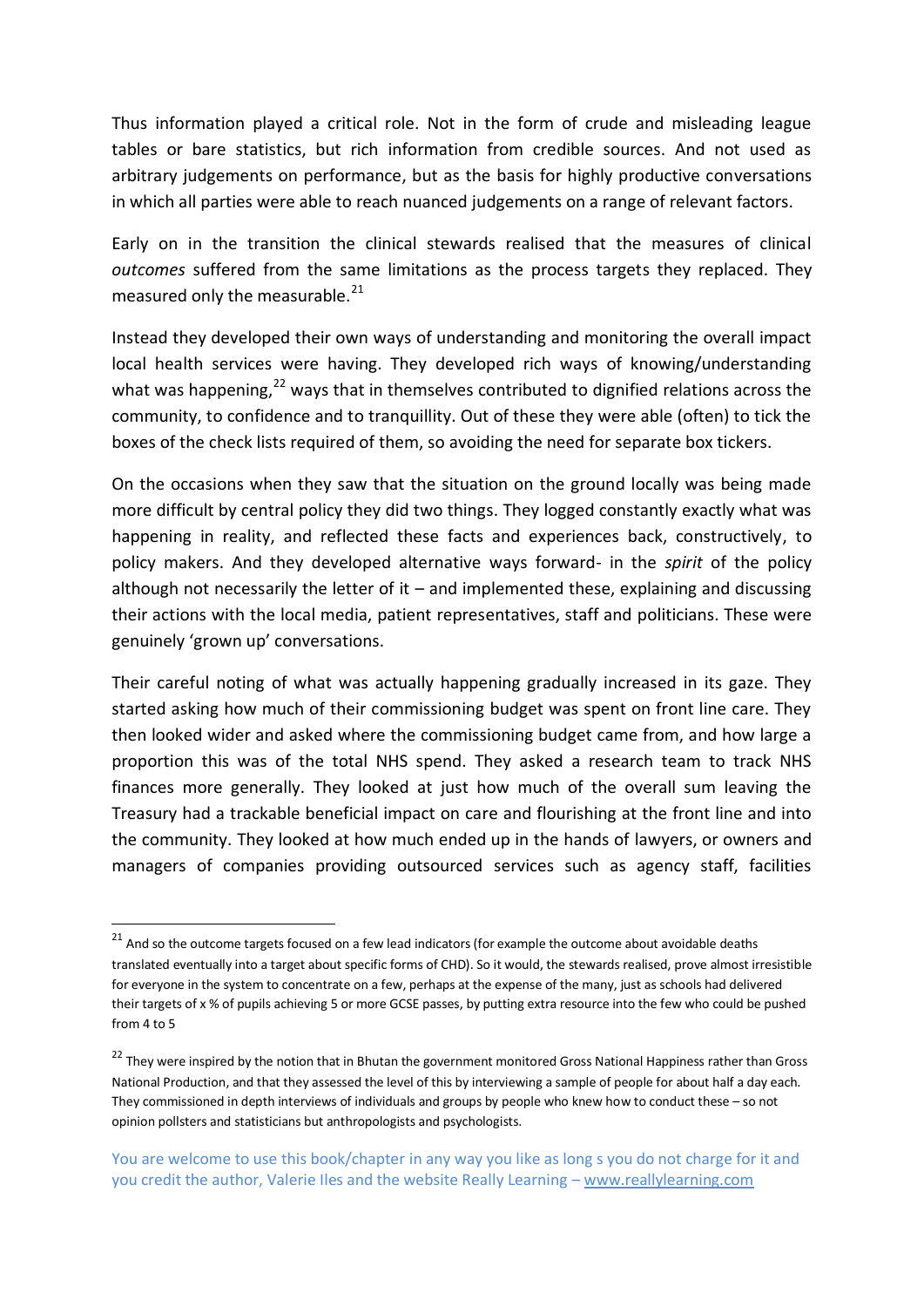management, patient transport. 'Interesting' they thought when they found out, $^{23}$  and they made the figures publicly available. 'NHS millionaires' ran the press headlines.

With their greater understanding of the lives of patients and the local population generally, the clinical commissioners began to see their own salaries in a different light. Finding that a Legal Aid lawyer, working longer hours than theirs on complex cases with life changing impact for clients, earned less than half a GP partner's income amazed them. Realising just how few local people earned anything like their salary they stopped comparing themselves with bankers and the relatively few high paid public servants in the area and instead thought of the many private sector owner managers working long hours with responsibility for the livelihoods of hundreds, who earned modest sums in comparison.

This realisation liberated them from a victim mentality and a self righteous greediness (neither of which they had recognised while in the grip of them, and which they eventually realised had been a disastrous outcome of the 2004 New Contracts).

It also led to their taking an interest in the salaries of senior managers of organisations offering services within or to the NHS. So when the Boards of these organisations argued that they needed to pay large sums (e.g. 8 times the average wage locally) to attract the best people<sup>24</sup> since the role was so complex, they countered with a suggestion that four posts at twice the average wage be created instead! They had, of course, no right to insist or intervene but their interest prompted conversations that resulted in much more moderate salaries and much more doable roles. The emperor's clothes of the star managers were at last being questioned.

This had a ripple effect over the whole of the local economy. The public now began to challenge the super salaries of any newly appointed council Chief Executive, Chief Commissioner of Police, or Education supremo. They stopped believing in magic and accepted that people in these roles would be fallible. The local press changed from being hostile to those in power and now they were no longer paid such vast sums took an interest instead in the natural, inevitable, structural obstacles to their success.  $^{25}$ 

<sup>23</sup> Indeed they found this so interesting they turns their attention to risk (what risk was being held where) and power. Although crude at first these enquiries became more sophisticated over time. One thing they highlighted early on was that in almost any deal between public and private sector the risk, although nominally taken by the latter in practical terms fell to the former. Power was interesting too. Frustrated when decisions that made good sense locally fell foul of a ruling elsewhere, they investigated some of these. They speculated in jest that there were half a dozen key clusters of people who, by asking questions of lawyers in ways that gave them the answers they wanted they were able to influence the structure of decisions across the NHS. Not with Machiavllian intent, merely a narrowly Hayekian one. This was more tricky to discern so they left a small research team working on it as and when they could and we await their results with interest.

<sup>&</sup>lt;sup>24</sup> Naturally to sceptical doctors they never seemed like the 'best' people, just ordinarily good people

 $25$  Do remember this is a fairy tale – but just imagine if it were possible

You are welcome to use this book/chapter in any way you like as long s you do not charge for it and you credit the author, Valerie Iles and the website Really Learning – www.reallylearning.com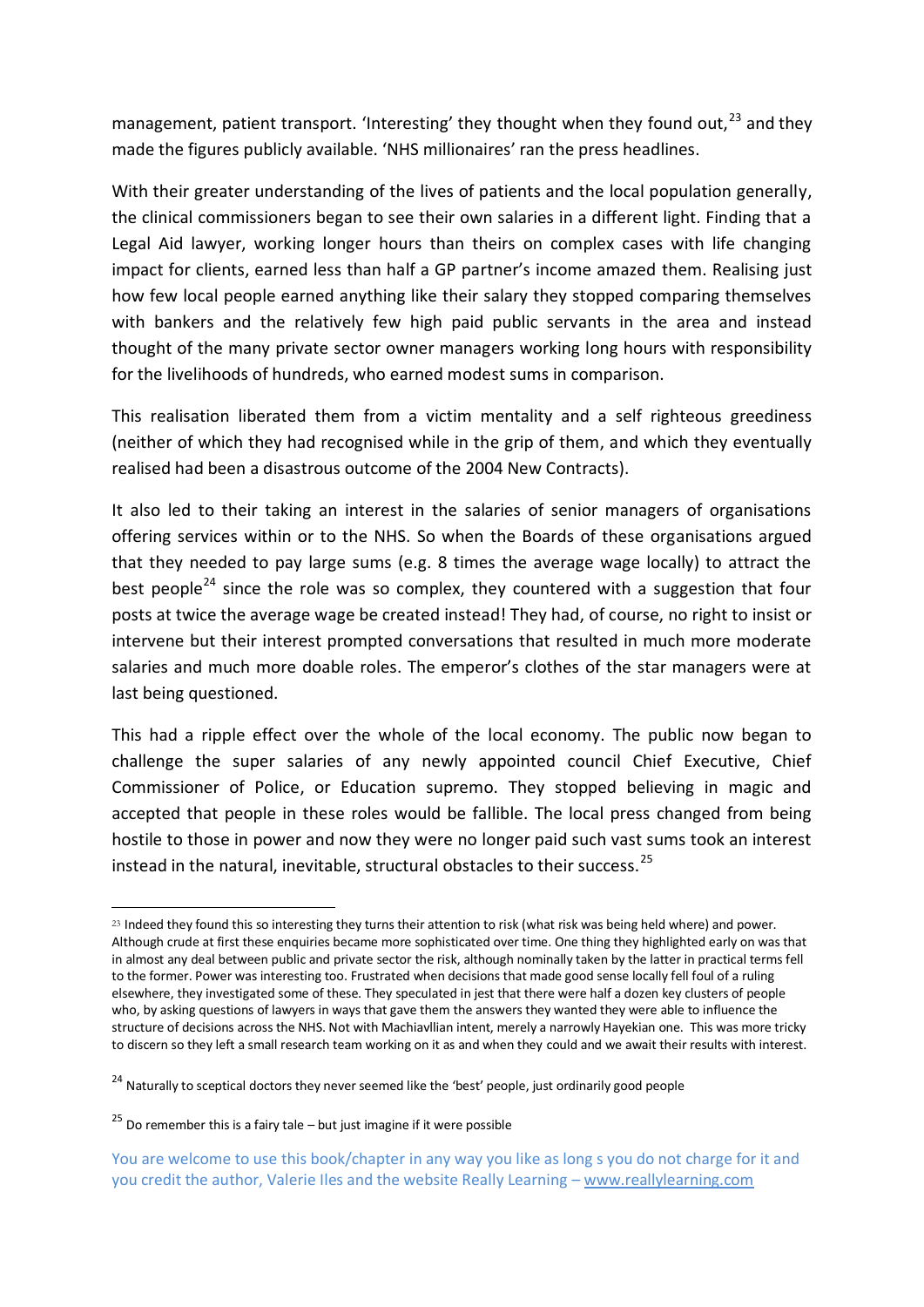One unanticipated but healthy consequence was that the spirit of stewardship enlarged and a cadre of those taking strategic decisions in organisations right across the community (health, education, housing, police, industrialists...) developed a habit of consulting others about their plans, and this led eventually to shared community goals. A sense of community stewardship evolved.

Of course this meant that the market in health care became less of a market, as aims for community flourishing replaced those that were more easy to specify and include in a contract.<sup>26</sup> Where providers were able to offer responsive care from properly motivated staff $^{27}$  commissioners were happy to commit to cover the majority of fixed costs of provider organisations, allowing care to be offered much more responsively and flexibly because the decisions about care resulted in only marginal changes in costs and hence charges. They kept an eye on all the information about patient experience and kept close to possible other providers to see if commissioning changes would be beneficial and when they were they engaged in constructive discussions about managing any transition. To encourage further a healthy rivalry the stewards instituted local 'Nobel' type prizes for different clinical categories with significant awards for the services that won. In these ways they fostered a healthy competition that could be replicated at every level of the system without damage.

Naturally market fundamentalists were horrified – although these arrangements met at least two of Michael Porter's three criteria for effective competition much better than the wholesale quasi market ever did $^{28}$  - and made persuasive arguments about the importance of allowing market failure, that appeared logical and reasonable. However, rooted in their own experiences, their intuition and their research results the community stewards (by now a pretty large group) were *not* persuaded. They could demonstrate (not speculate) that care was so clearly better, both in quality and quantity. The libertarians huffed and puffed and talked of European competition laws, but they couldn't blow this house down.<sup>29</sup>

Indeed it was possible to demonstrate not only good care and clinical outcomes but a genuine commitment to tranquillity, to dignified relations in society and to flourishing. The commissioners counter argument to that of the 'choice and competition' brigade observed that the choice agenda had been exposed to serious scrutiny and had been out-competed in local opinion by equity and tranquillity.

<sup>&</sup>lt;sup>26</sup> This could have been dangerous if those involved were MANAGERIALIST technocrats, but constantly challenged by the research findings and the, by now much more informed public, the practical humanists were able to carry the day. See Chapter Two.

<sup>27</sup> I.e. offering acts of work and courage in the service of others, because their managers engaged in acts of work and courage to keep them motivated to do so

 $^{28}$  The competition was between services not organisations and whole pathways not parts of them.

<sup>29</sup> This **is** a fairy tale remember

You are welcome to use this book/chapter in any way you like as long s you do not charge for it and you credit the author, Valerie Iles and the website Really Learning – www.reallylearning.com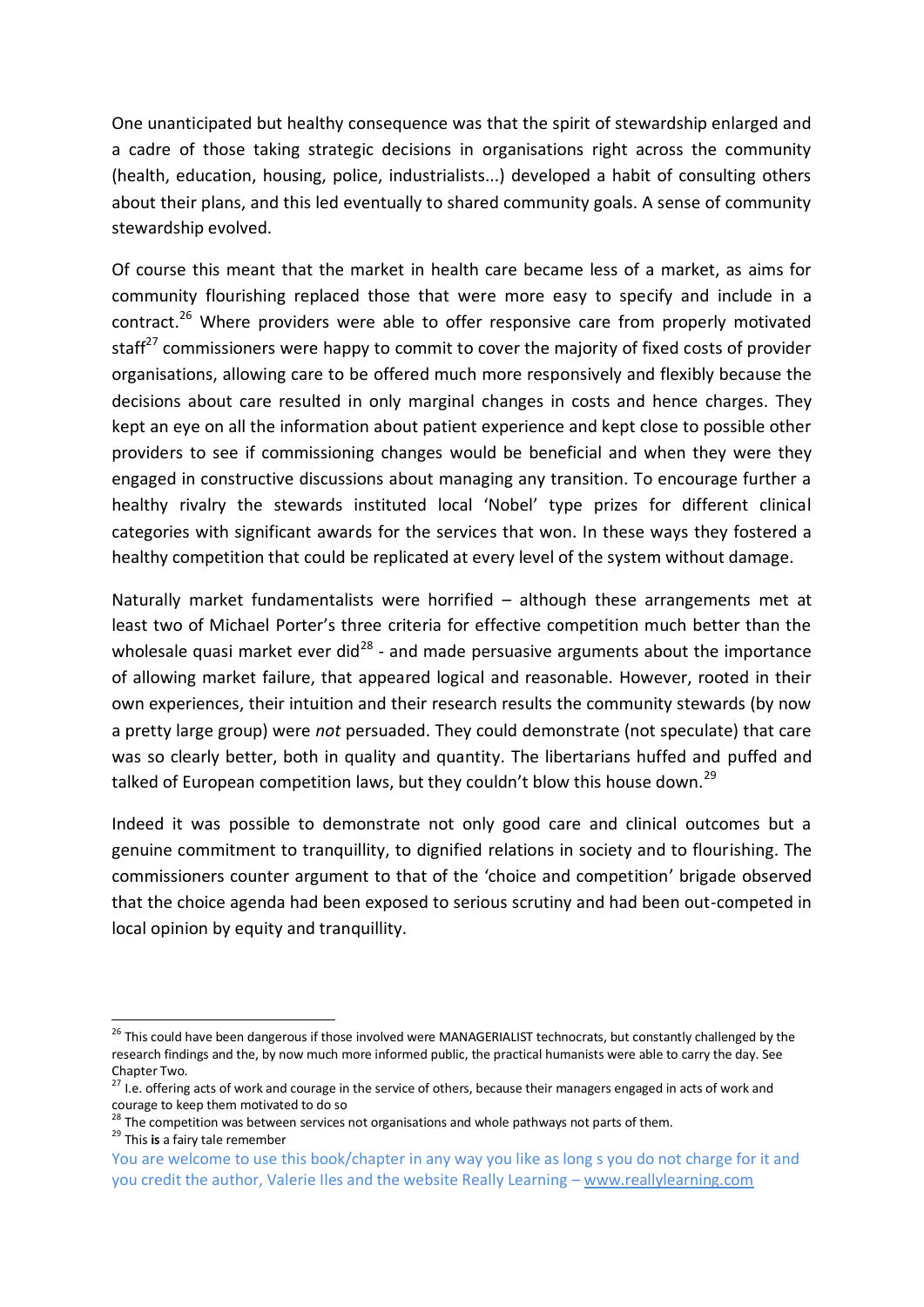## *Reflections*

Although the commissioning role and spirit was now held much more widely, the original GP commissioners<sup>30</sup> still met as a group and reflected on their progress. On one such occasion, on their way home from a national conference about 'prioritisation', they reflected on the metaphorical journey they had taken. Their observations included the following:

## When we started:

- we thought that information would give us answers, that it would tell us what we wanted to know. Now we know that information is only ever the starting point for the conversations that eventually lead us to understand what we want to know.
- we thought that health was all about longevity, now we know it is about flourishing and that flourishing is something we can and should be involved with. Not only us, our colleagues in education and housing and local employer too, but we have an important part to play. We also know that our own flourishing is important  $-$  not salary, not hours, although those contribute, but flourishing.
- we thought that patients were demanding and that we were being prevented by government from offering care that was covenantal by their focus on the transactional. Now we know that the care we were offering wasn't either: not transactionally sound nor a meaningful covenant. Now we can offer both, and our own working lives have become more enjoyable and satisfying as a result. We also know that we can't commission care that is covenantal unless we commission it in a way that is itself a covenant. In other words our commissioning processes need to be sound transactionally and also embody good robust relationships.
- we were using simply our brains now we actively draw on so much more, we are much more attuned to our emotions and intuitions and how these are translated into sensations in the body, and we take notice of these rather than ignoring them. As a result our decision making has improved in ways we would have thought ridiculous before we started.
- we took an interest in our own patients, now we still care about them but we also take an interest in the needs of the wider population. We foster a shared sense of responsibility.
- we thought being 'tough' commissioners meant negotiating hard on contracts –but the contracts don't give power over the things that really matter. These are affected (and only affected) by a spirit of collective stewardship and real concern for patients and these are badly jeopardised by an adversarial stance. It was important not to be suckers but we've succeeded by building relationships, being firm and keeping the door open.

That was when we started, now we also find:

**<sup>.</sup>** <sup>30</sup> Those who had been involved from the beginning

You are welcome to use this book/chapter in any way you like as long s you do not charge for it and you credit the author, Valerie Iles and the website Really Learning – www.reallylearning.com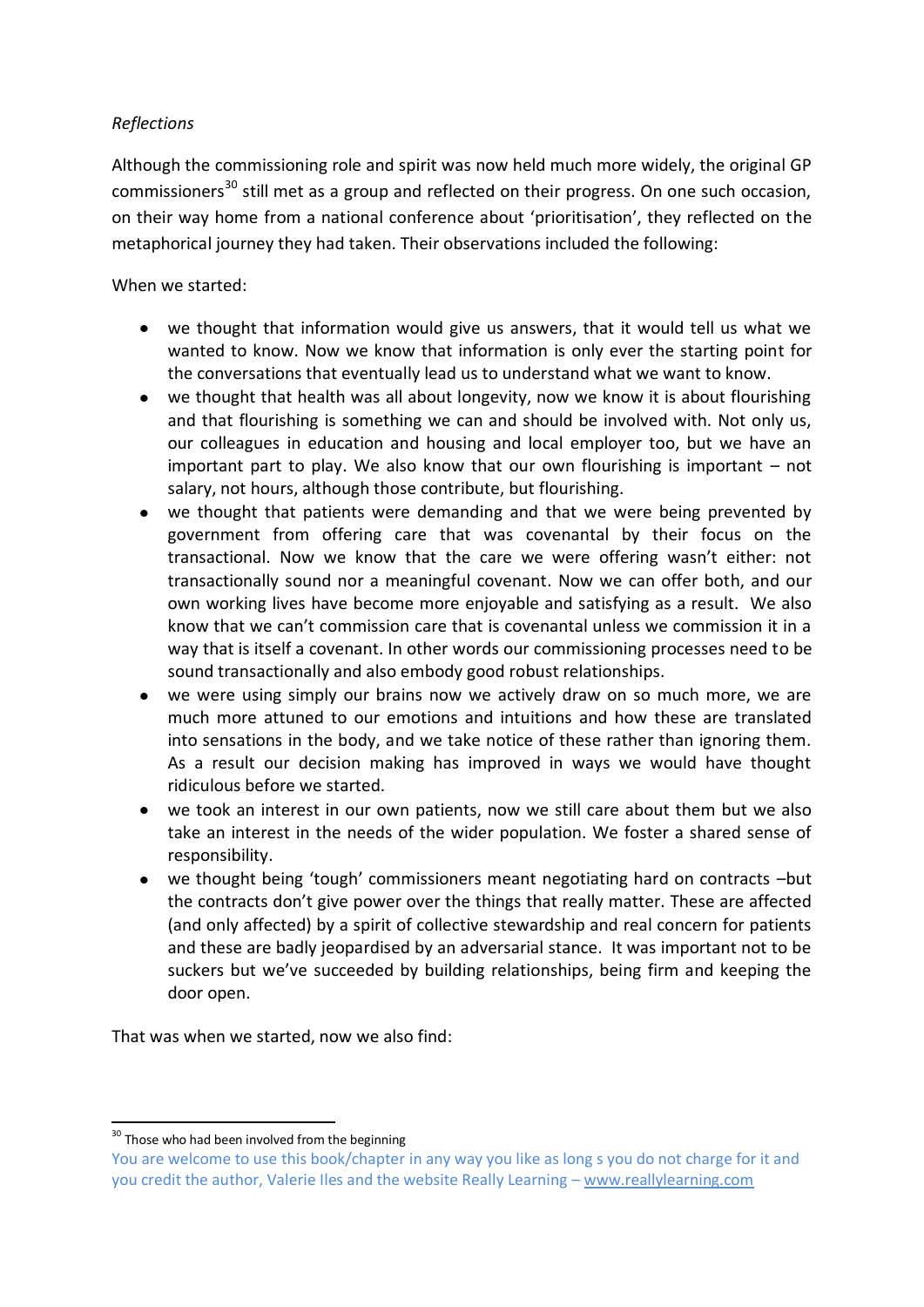- we don't get seduced by arguments that focus on means rather than ends. If people can't show us a convincing link to a flourishing society with dignified relations between the people and groups that make it up and individuals realising their potential, then we don't buy their argument.
- our relationship with the public has been even more important. We didn't know just how much credibility we had and how much they trusted us – or wanted to trust us. Knowing that has given us an obligation and a real desire not to squander it. We've actively tried to act in their interests at all times and to challenge any behaviours or processes or attitudes that put provider interests first. Knowing that this is recognised and valued is hugely rewarding in itself.
- $\bullet$ knowing so much more about our patients, our population, and our colleagues of all kinds, has made us impatient with simplistic management models and management speak. When we discuss processes and pathways we always try to tell the whole story (what the existing service is really like for people, real people) and simply won't listen to any explanations from providers unless they empathise with the people involved. Our discussions involve analysis but always relate back to people.
- our contract with patients, public and colleagues has put us back in touch with what  $\bullet$ we came into medicine for. We now realise we've been developing our own careers and the expectations of our younger colleagues in ways that diminish their (and our) humanity. We have to find ways of putting them back in touch with their concern to help others and related well with others instead of fostering a strong sense of self interest. Somehow we have to get away from the narrow undergraduate medical training and offer instead a real education.

There was much more, this had been such an exciting and, yes, liberating time. Government policy had played a role in that, but more important was the GPs' different responses to the five 'winds' and their understanding (based on excellent multifaceted research) of the dynamics at play in the system. They were behaving like humane professionals who recognised the obligation conferred on them by the trust of the public to earn their autonomy by working in the service of society. They sustained this by engaging directly with the public, asking for their help when it was needed, and accounting to them in rich and meaningful ways that further informed and educated all concerned. The NHS once again became a secure foundation for health, this time an enterprise in which the whole of society was engaged.

#### **So where are we now?**

We have a government that intends to transform public services, making them more responsive to users and better able to meet the rapidly growing needs associated with our increasing longevity and reducing birth rate. Empowered by the current economic crisis to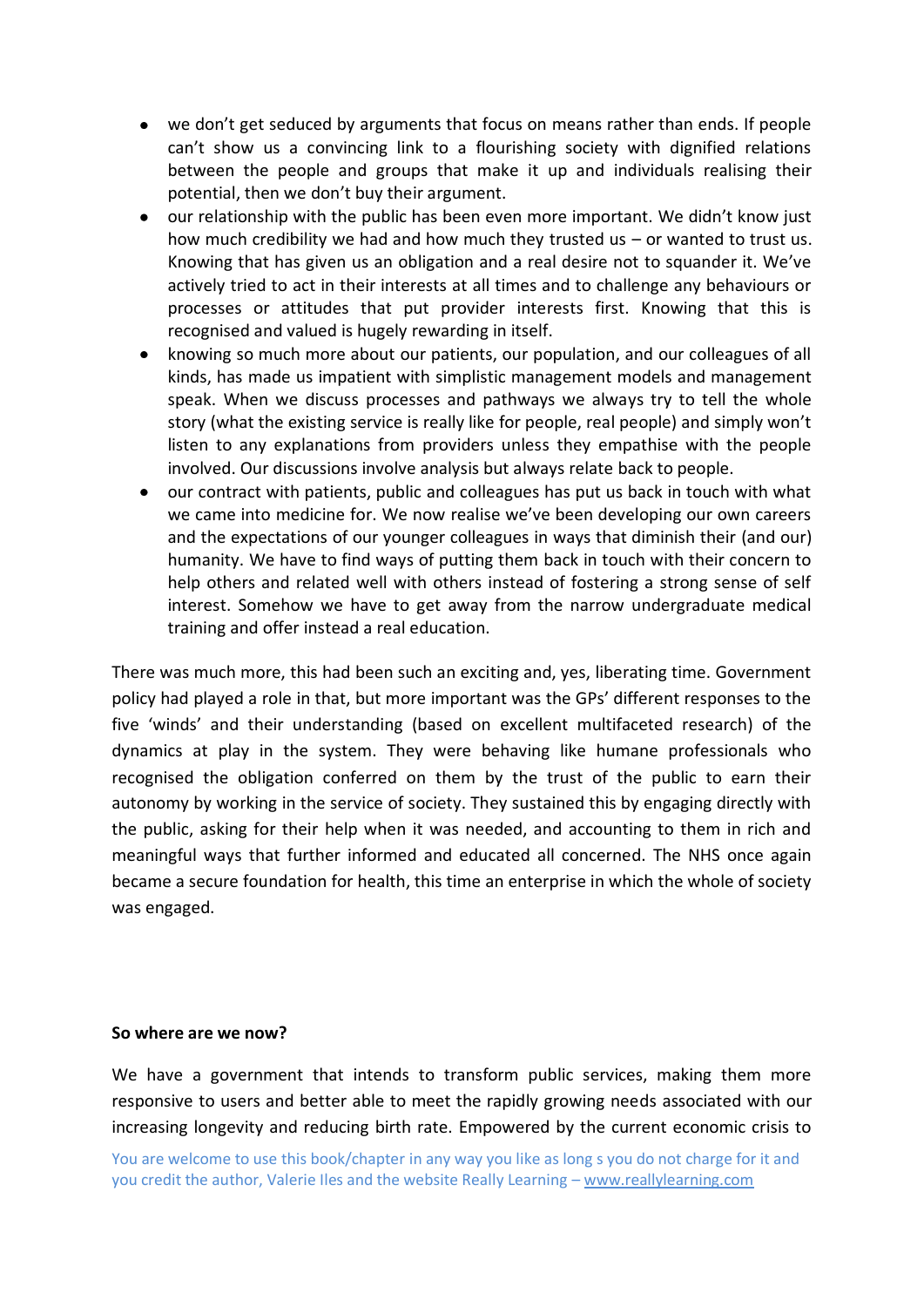make decisions the public would be wary of at other times it seeks to use choice and competition to rescue services which they see as having been captured by the vested interests of producers and invigorate them by unleashing an entrepreneurial (social entrepreneurial) spirit. For all the reasons explored in this book this will not work.

In other words the government has the best of intentions and is proposing the most limited of methods.

The danger of this is great. Healthcare services have resisted for decades change which makes them more responsive to the changing needs and preferences of their users, largely because of the soft power wielded by the medical establishment.<sup>31</sup> This is not a power that arises through economic forces but sociological ones. So unless we look at health care through multiple lenses and not merely the economic one we will have war between a determined government and an entrenched service, in which the losers will be patients and the public. Instead of a focus on using limited resources excellently we will have poor quality, inefficient services being rationed.

We *have* to *look* at this differently, before we develop policy about what we are going to *do* differently.

And when I say 'we' that is what I mean. The charge of the economists is that the vested interests of producers have captured the public services. But ALL of us are complicit in this. Not just the producers but also the people making that charge *and* those believing it because we are all subject to a number of forces (we have identified five, there will be others) that influence our thinking and behaviours in ways we are not noticing. If we understood those forces we could respond to them differently and participate in a renewal of the NHS fundamentally different from the kind of reform that is being introduced now.

We must resist the temptation to blame the government (or the doctors or the unions or any of the usual suspects). Much more constructively we can help them understand how they have arrived at their diagnosis, how their prescription is not a solution but a further turn of the wheel, and that if they thought deeply and openly (using other fields of knowledge) about how to respond healthily and awarely to the five winds they would propose something different. And to do that all the rest of us must do so too.

To support us in this there is a special responsibility on the part of those teachers and researchers in the humanities to make their insights known to the rest of us. If they were to enthuse us with the value of examining the world using their particular approaches and skills we would see that the methods and assumptions of economists are valid but limited,

 $31$  In what they perceive to be the best interests of patients but often coincides with their own.

You are welcome to use this book/chapter in any way you like as long s you do not charge for it and you credit the author, Valerie Iles and the website Really Learning – www.reallylearning.com